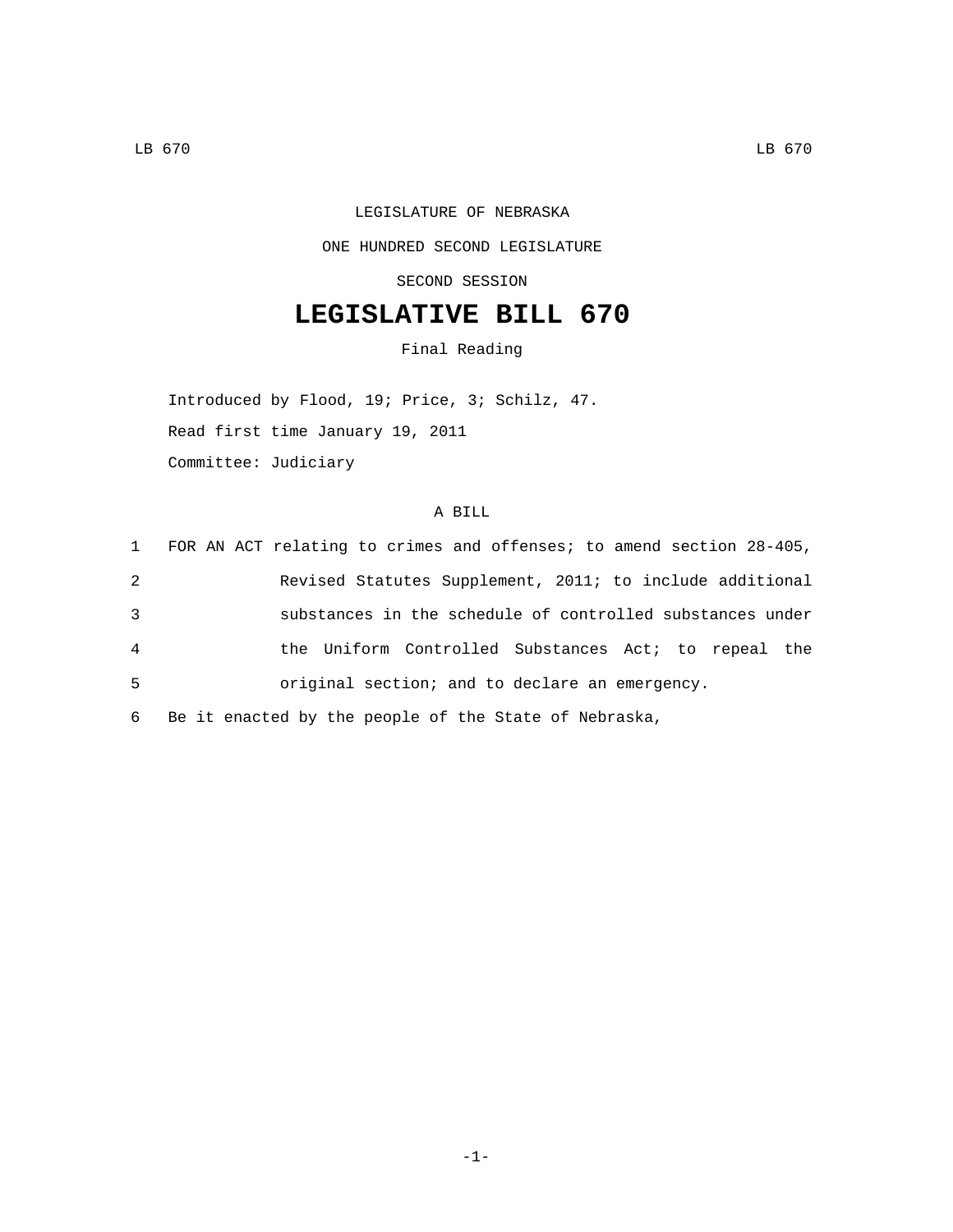| 1  | Section 1. Section 28-405, Revised Statutes Supplement,              |
|----|----------------------------------------------------------------------|
| 2  | 2011, is amended to read:                                            |
| 3  | 28-405 The following are the schedules of controlled                 |
| 4  | substances referred to in the Uniform Controlled Substances Act:     |
| 5  | Schedule I                                                           |
| 6  | (a) Any of the following opiates, including their                    |
| 7  | isomers, esters, ethers, salts, and salts of isomers, esters, and    |
| 8  | ethers, unless specifically excepted, whenever the existence of such |
| 9  | isomers, esters, ethers, and salts is possible within the specific   |
| 10 | chemical designation:                                                |
| 11 | (1) Acetylmethadol;                                                  |
| 12 | (2) Allylprodine;                                                    |
| 13 | (3) Alphacetylmethadol, except levo-alphacetylmethadol               |
| 14 | also known as levo-alpha-acetylmethadol, levomethadyl<br>which<br>is |
| 15 | acetate, and LAAM;                                                   |
| 16 | (4) Alphameprodine;                                                  |
| 17 | (5) Alphamethadol;                                                   |
| 18 | (6) Benzethidine;                                                    |
| 19 | (7) Betacetylmethadol;                                               |
| 20 | (8) Betameprodine;                                                   |
| 21 | (9) Betamethadol;                                                    |
| 22 | $(10)$ Betaprodine;                                                  |
| 23 | $(11)$ Clonitazene;                                                  |
| 24 | $(12)$ Dextromoramide;                                               |
|    |                                                                      |

(13) Difenoxin;25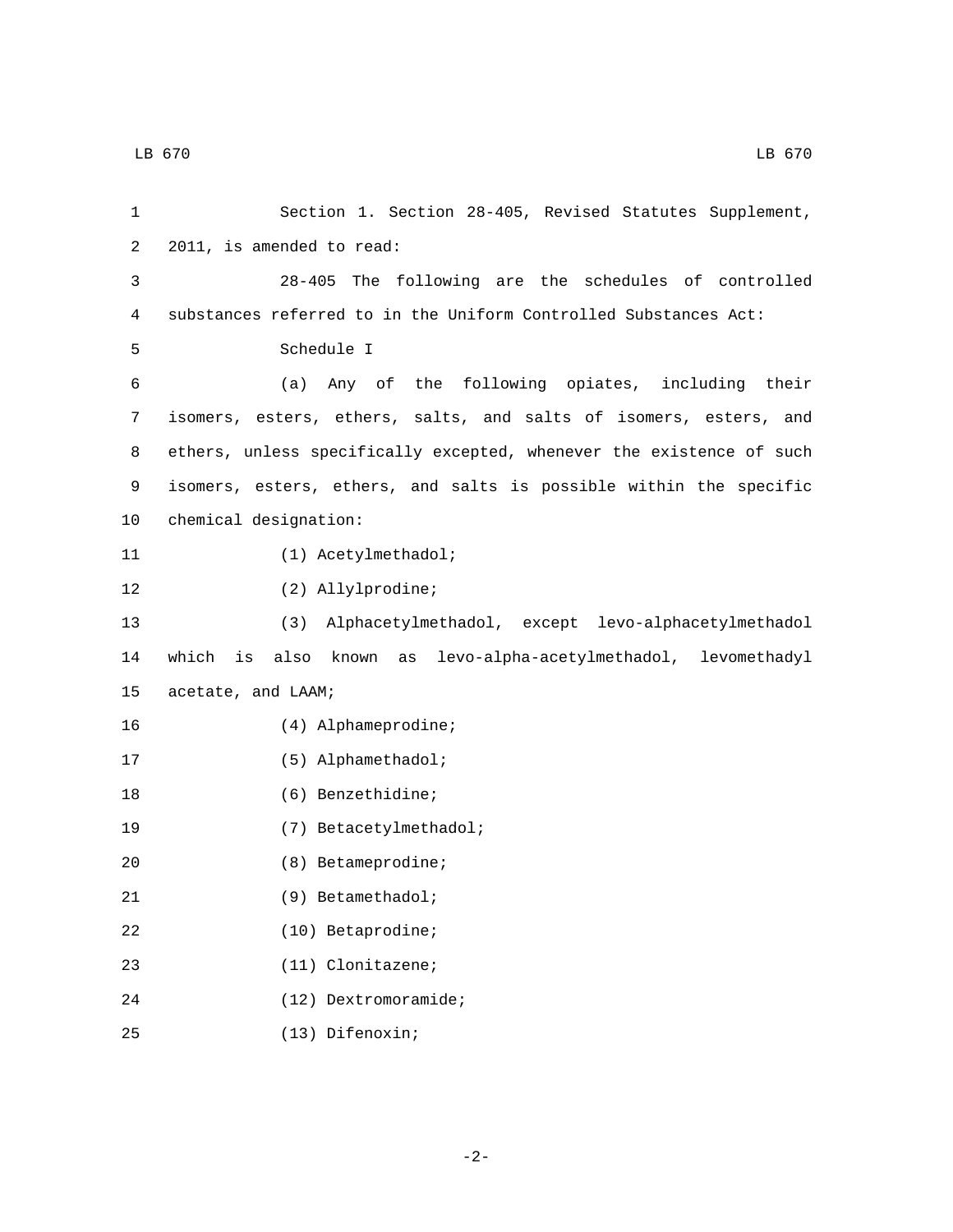| $\mathbf 1$ | $(14)$ Diampromide;          |
|-------------|------------------------------|
| 2           | (15) Diethylthiambutene;     |
| 3           | (16) Dimenoxadol;            |
| 4           | (17) Dimepheptanol;          |
| 5           | (18) Dimethylthiambutene;    |
| 6           | (19) Dioxaphetyl butyrate;   |
| 7           | (20) Dipipanone;             |
| 8           | (21) Ethylmethylthiambutene; |
| 9           | (22) Etonitazene;            |
| 10          | (23) Etoxeridine;            |
| 11          | (24) Furethidine;            |
| 12          | (25) Hydroxypethidine;       |
| 13          | (26) Ketobemidone;           |
| 14          | $(27)$ Levomoramide;         |
| 15          | (28) Levophenacylmorphan;    |
| 16          | (29) Morpheridine;           |
| $17$        | (30) Noracymethadol;         |
| 18          | (31) Norlevorphanol;         |
| 19          | (32) Normethadone;           |
| 20          | (33) Norpipanone;            |
| 21          | (34) Phenadoxone;            |
| 22<br>(35)  | Phenampromide;               |
| 23<br>(36)  | Phenomorphan;                |
| 24<br>(37)  | Phenoperidine;               |
| 25          | (38) Piritramide;            |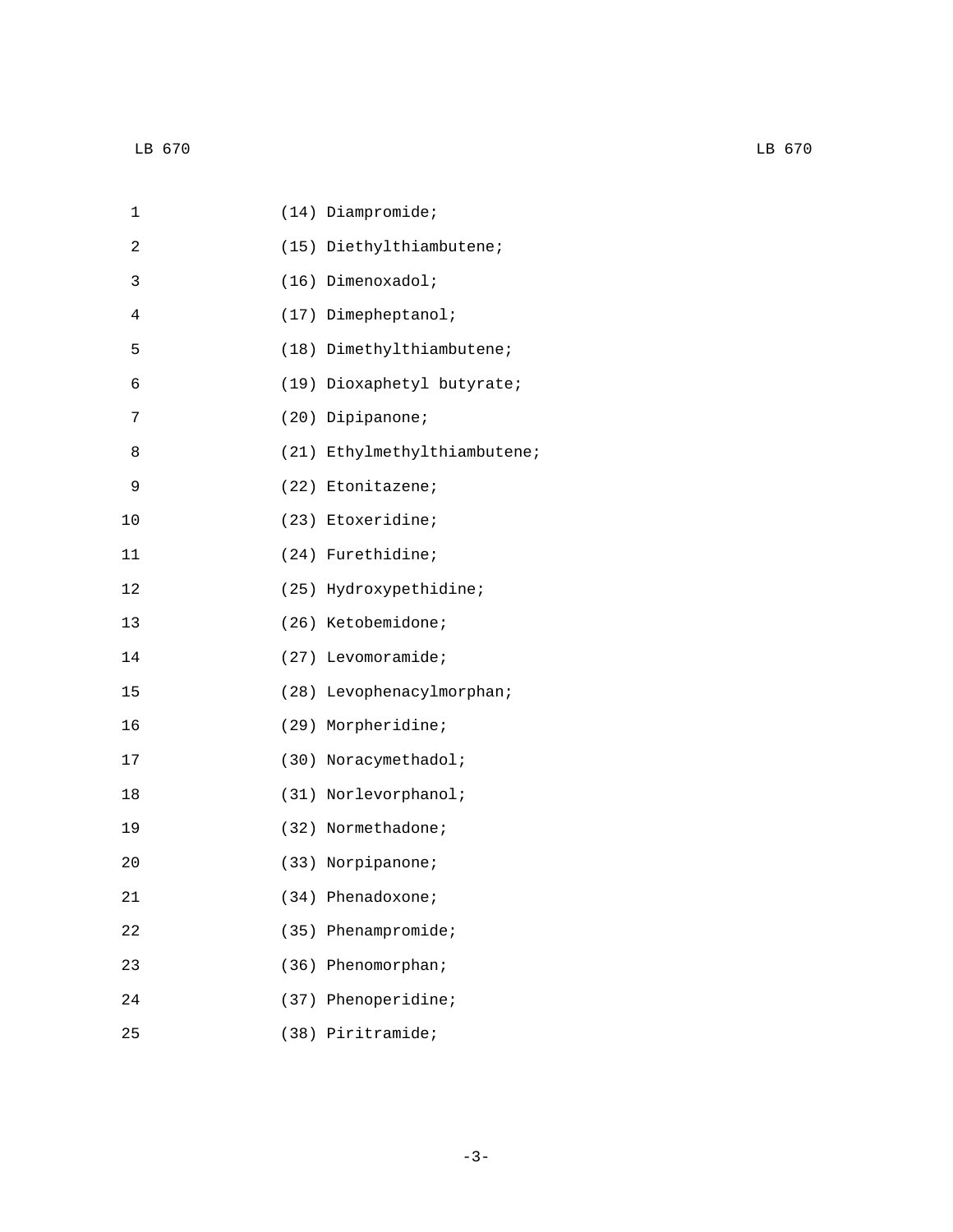| 1           | (39) Proheptazine;                                                            |
|-------------|-------------------------------------------------------------------------------|
| 2           | (40) Properidine;                                                             |
| 3           | (41) Propiram;                                                                |
| 4           | $(42)$ Racemoramide;                                                          |
| 5           | (43) Trimeperidine;                                                           |
| 6           | $(44)$ Alpha-methylfentanyl, $N-(1-(\text{alpha-methyl-beta})$                |
| 7           | phenyl)ethyl-4-piperidyl) propionanilide,<br>$1 - (1 - \mathsf{methyl} - 2 -$ |
| 8           | phenylethyl)-4-(N-propanilido) piperidine;                                    |
| $\mathsf 9$ | (45) Tilidine;                                                                |
| 10          | (46) 3-Methylfentanyl, N-(3-methyl-1-(2-phenylethyl)-4-                       |
| 11          | piperidyl)-N-phenylpropanamide, its optical and geometric isomers,            |
| 12          | salts, and salts of isomers;                                                  |
| 13          | (47) 1-methyl-4-phenyl-4-propionoxypiperidine (MPPP), its                     |
| 14          | optical isomers, salts, and salts of isomers;                                 |
| 15          | $(48)$ PEPAP, $1-(2-phenethyl)-4-phenyl-4-acetoxypiperidine,$                 |
| 16          | its optical isomers, salts, and salts of isomers;                             |
| 17          | Acetyl-alpha-methylfentanyl, N-(1-(1-methyl-2-<br>(49)                        |
| 18          | phenethyl)-4-piperidinyl)-N-phenylacetamide, its optical isomers,             |
| 19          | salts, and salts of isomers;                                                  |
| 20          | (50)<br>Alpha-methylthiofentanyl, N-(1-methyl-2-(2-                           |
| 21          | thienyl)ethyl-4-piperidinyl)-N-phenylpropanamide, its optical                 |
| 22          | isomers, salts, and salts of isomers;                                         |
| 23          | Benzylfentanyl, N-(1-benzyl-4-piperidyl)-N-<br>(51)                           |
| 24          | phenylpropanamide, its optical isomers, salts, and salts of isomers;          |
| 25          | (52)<br>Beta-hydroxyfentanyl,<br>N-(1-(2-hydroxy-2-                           |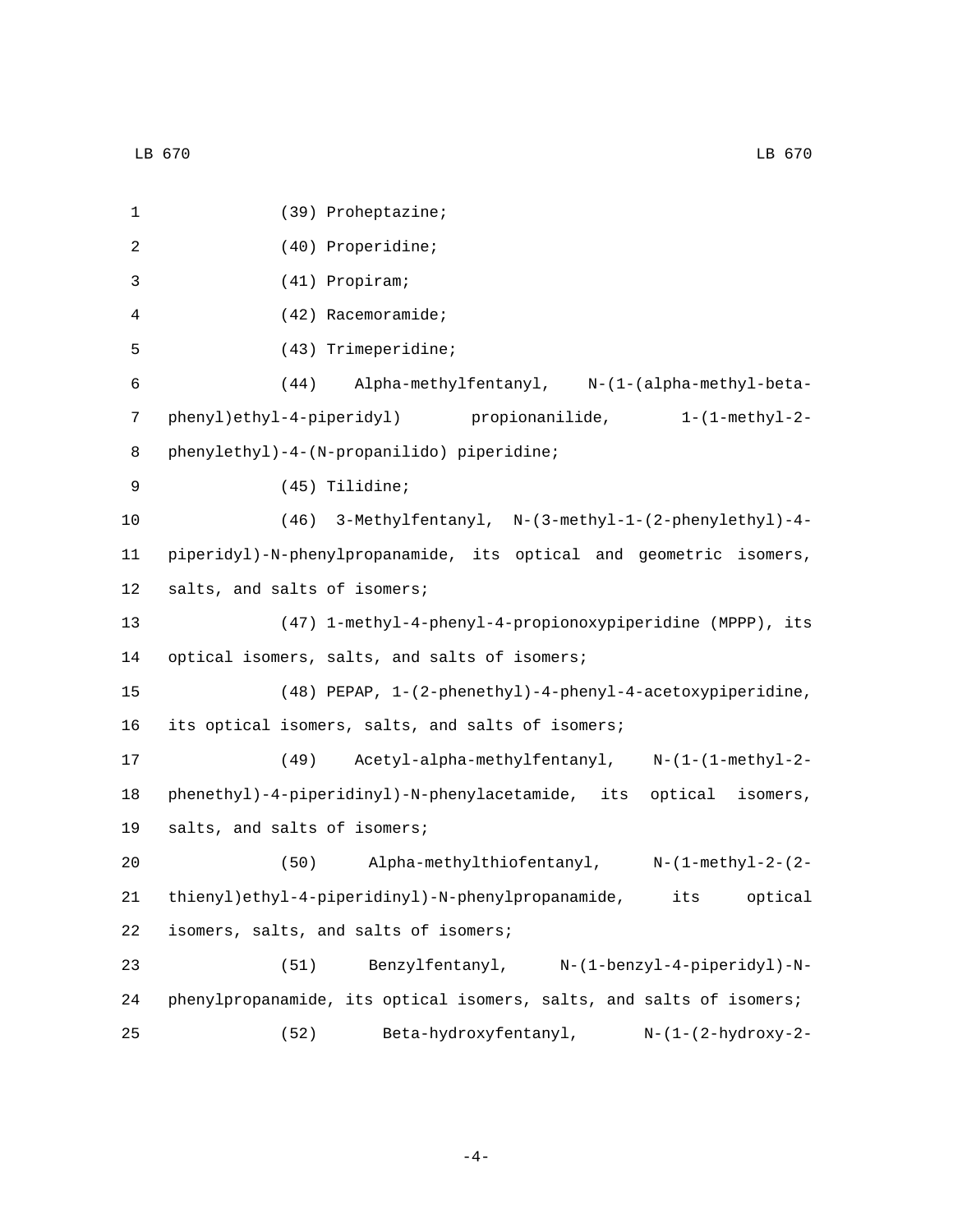phenethyl)-4-piperidinyl)-N-phenylpropanamide, its optical isomers, 2 salts, and salts of isomers; (53) Beta-hydroxy-3-methylfentanyl, (other name: N-(1-(2- hydroxy-2-phenethyl)-3-methyl-4-piperidinyl)-N-phenylpropanamide), its optical and geometric isomers, salts, and salts of isomers; (54) 3-methylthiofentanyl, N-(3-methyl-1-(2- thienyl)ethyl-4-piperidinyl)-N-phenylpropanamide, its optical and 8 geometric isomers, salts, and salts of isomers; (55) N-(1-(2-thienyl)methyl-4-piperidyl)-N- phenylpropanamide (thenylfentanyl), its optical isomers, salts, and 11 salts of isomers; (56) Thiofentanyl, N-phenyl-N-(1-(2-thienyl)ethyl-4- piperidinyl)-propanamide, its optical isomers, salts, and salts of 14 isomers; and (57) Para-fluorofentanyl, N-(4-fluorophenyl)-N-(1-(2- phenethyl)-4-piperidinyl)propanamide, its optical isomers, salts, and 17 salts of isomers. (b) Any of the following opium derivatives, their salts, isomers, and salts of isomers, unless specifically excepted, whenever the existence of such salts, isomers, and salts of isomers is possible within the specific chemical designation: 22 (1) Acetorphine; (2) Acetyldihydrocodeine;23 (3) Benzylmorphine;24 (4) Codeine methylbromide;25

-5-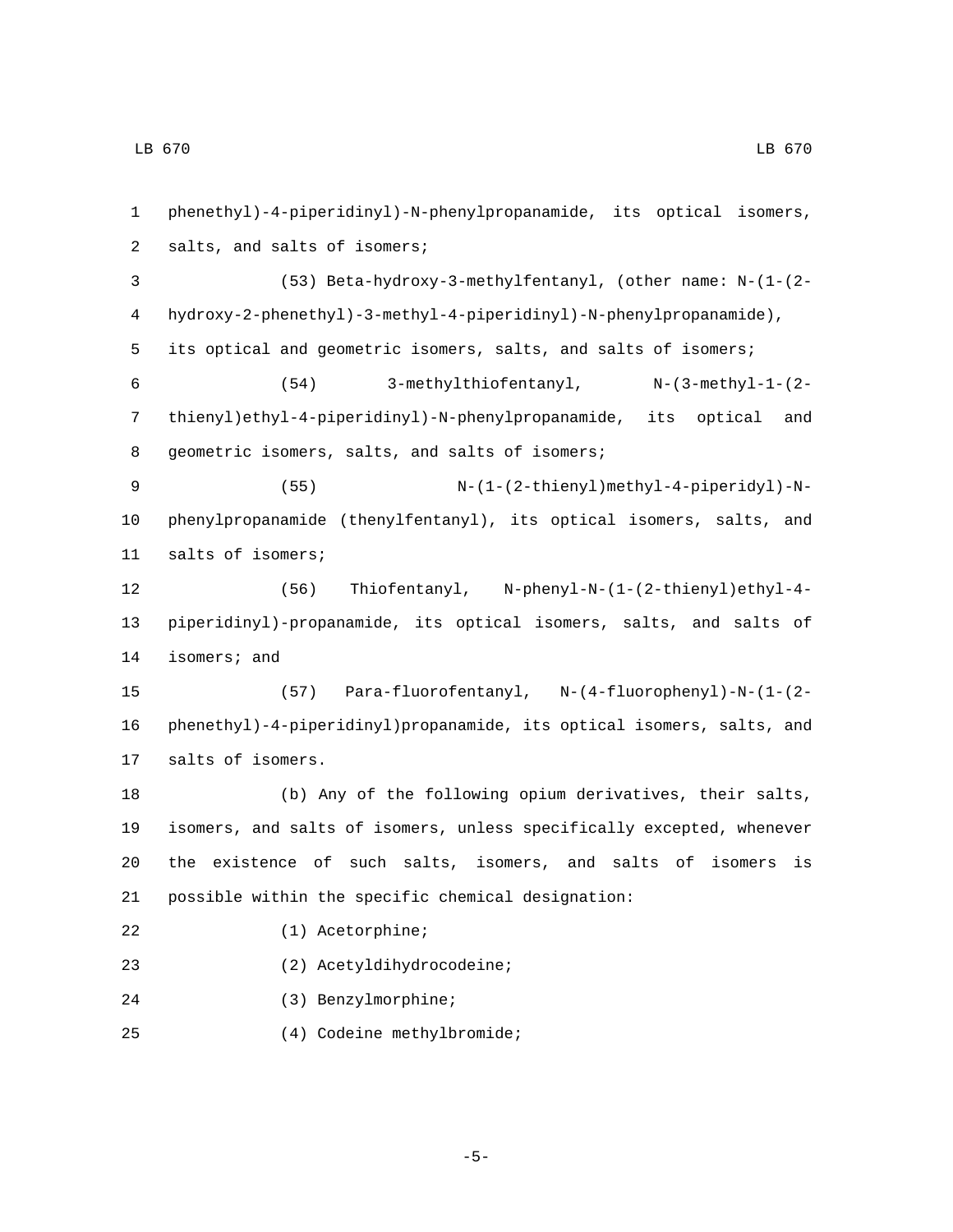| 1  | (5) Codeine-N-Oxide;                                                  |
|----|-----------------------------------------------------------------------|
| 2  | (6) Cyprenorphine;                                                    |
| 3  | (7) Desomorphine;                                                     |
| 4  | (8) Dihydromorphine;                                                  |
| 5  | (9) Drotebanol;                                                       |
| 6  | (10) Etorphine, except hydrochloride salt;                            |
| 7  | (11) Heroin;                                                          |
| 8  | (12) Hydromorphinol;                                                  |
| 9  | (13) Methyldesorphine;                                                |
| 10 | (14) Methyldihydromorphine;                                           |
| 11 | (15) Morphine methylbromide;                                          |
| 12 | (16) Morphine methylsulfonate;                                        |
| 13 | (17) Morphine-N-Oxide;                                                |
| 14 | (18) Myrophine;                                                       |
| 15 | (19) Nicocodeine;                                                     |
| 16 | (20) Nicomorphine;                                                    |
| 17 | (21) Normorphine;                                                     |
| 18 | (22) Pholcodine; and                                                  |
| 19 | (23) Thebacon.                                                        |
| 20 | (c) Any material, compound, mixture, or preparation which             |
| 21 | contains any quantity of the following hallucinogenic substances,     |
| 22 | isomers, and salts of isomers, unless specifically<br>salts,<br>their |
| 23 | excepted, whenever the existence of such salts, isomers, and salts of |

25 for purposes of this subdivision only, isomer shall include the

24 isomers is possible within the specific chemical designation, and,

-6-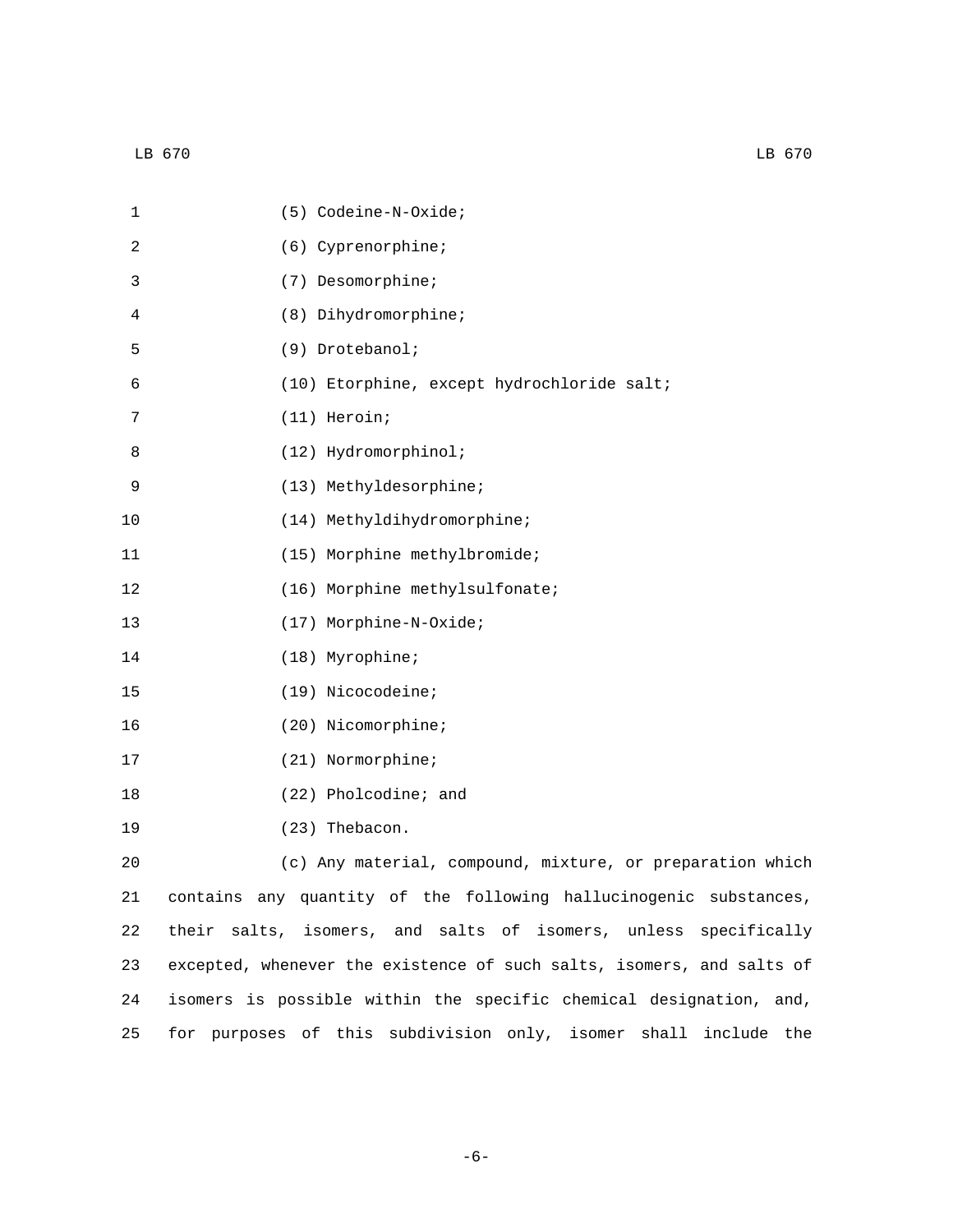1 optical, position, and geometric isomers: 2 (1) Bufotenine. Trade and other names shall include, but 3 are not limited to: 3-(beta-Dimethylaminoethyl)-5-hydroxyindole; 3- 4 (2-dimethylaminoethyl)-5-indolol; N,N-dimethylserotonin; 5-hydroxy-5 N,N-dimethyltryptamine; and mappine; 6 (2) Diethyltryptamine. Trade and other names shall 7 include, but are not limited to: N,N-Diethyltryptamine; and DET; 8 (3) Dimethyltryptamine. Trade and other names shall 9 include, but are not limited to: DMT; 10 (4) 4-bromo-2,5-dimethoxyamphetamine. Trade and other 11 names shall include, but are not limited to: 4-bromo-2,5-dimethoxy-12 alpha-methylphenethylamine; and 4-bromo-2,5-DMA; 13 (5) 4-methoxyamphetamine. Trade and other names shall 14 include, but are not limited to: 4-methoxy-alpha-15 methylphenethylamine; and paramethoxyamphetamine, PMA; 16 (6) 4-methyl-2,5-dimethoxyamphetamine. Trade and other 17 names shall include, but are not limited to: 4-methyl-2,5-dimethoxy-18 alpha-methylphenethylamine; DOM; and STP; 19 (7) 5-methoxy-N, N-dimethyltryptamine; 20 (8) Ibogaine. Trade and other names shall include, but 21 are not limited to: 7-Ethyl-6,6beta,7,8,9,10,12,13-octahydro-2- 22 methoxy-6,9-methano-5H-pyrido (1',2':1,2) azepino (5,4-b) indole; and 23 Tabernanthe iboga; (9) Lysergic acid diethylamide;24 (10) Marijuana;25

-7-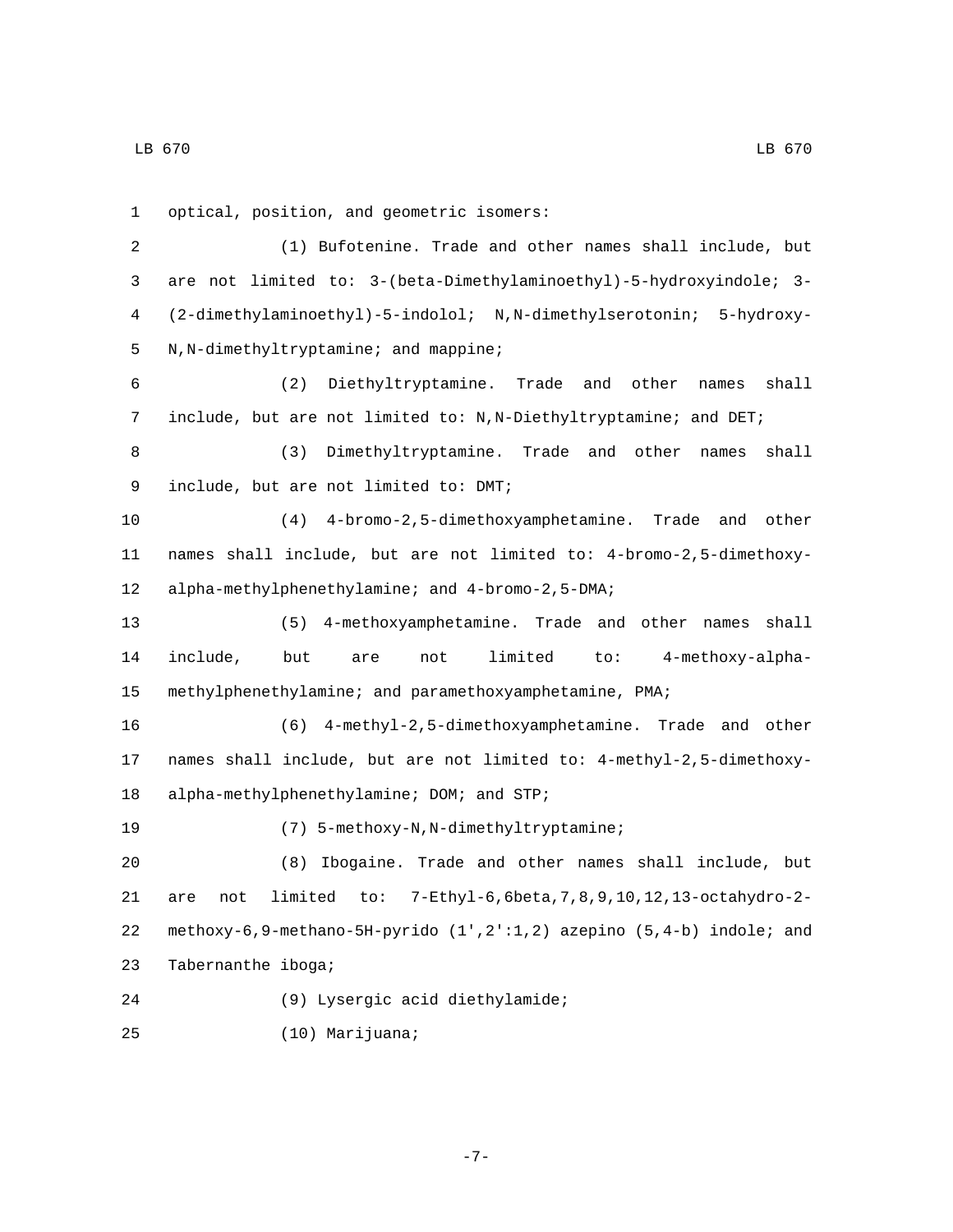| 1  | $(11)$ Mescaline;                                                      |
|----|------------------------------------------------------------------------|
| 2  | (12) Peyote. Peyote shall mean all parts of the plant                  |
| 3  | presently classified botanically as Lophophora williamsii Lemaire,     |
| 4  | whether growing or not, the seeds thereof, any extract from any part   |
| 5  | of such plant, and every compound, manufacture, salts, derivative,     |
| 6  | mixture, or preparation of such plant or its seeds or extracts;        |
| 7  | (13) Psilocybin;                                                       |
| 8  | (14) Psilocyn;                                                         |
| 9  | (15) Tetrahydrocannabinols, including, but not limited                 |
| 10 | to, synthetic equivalents of the substances contained in the plant or  |
| 11 | in the resinous extractives of cannabis, sp. or synthetic substances,  |
| 12 | derivatives, and their isomers with similar chemical structure and     |
| 13 | pharmacological activity such as the following: Delta 1 cis or trans   |
| 14 | tetrahydrocannabinol and their optical isomers, excluding dronabinol   |
| 15 | in sesame oil and encapsulated in a soft gelatin capsule in a drug     |
| 16 | product approved by the federal Food and Drug Administration; Delta 6  |
| 17 | cis or trans tetrahydrocannabinol and their optical isomers; and       |
| 18 | Delta 3,4 cis or trans tetrahydrocannabinol and its optical isomers.   |
| 19 | Since nomenclature of<br>these substances is<br>not internationally    |
| 20 | standardized, compounds of these structures<br>shall<br>included<br>be |
| 21 | regardless of the numerical designation of atomic positions covered;   |
| 22 | (16) 3, 4-methylenedioxy amphetamine;                                  |
| 23 | (17) 5-methoxy-3, 4-methylenedioxy-amphetamine;                        |
| 24 | (18) 3, 4, 5-trimethoxy amphetamine;                                   |
| 25 | (19) N-ethyl-3-piperidyl benzilate;                                    |

-8-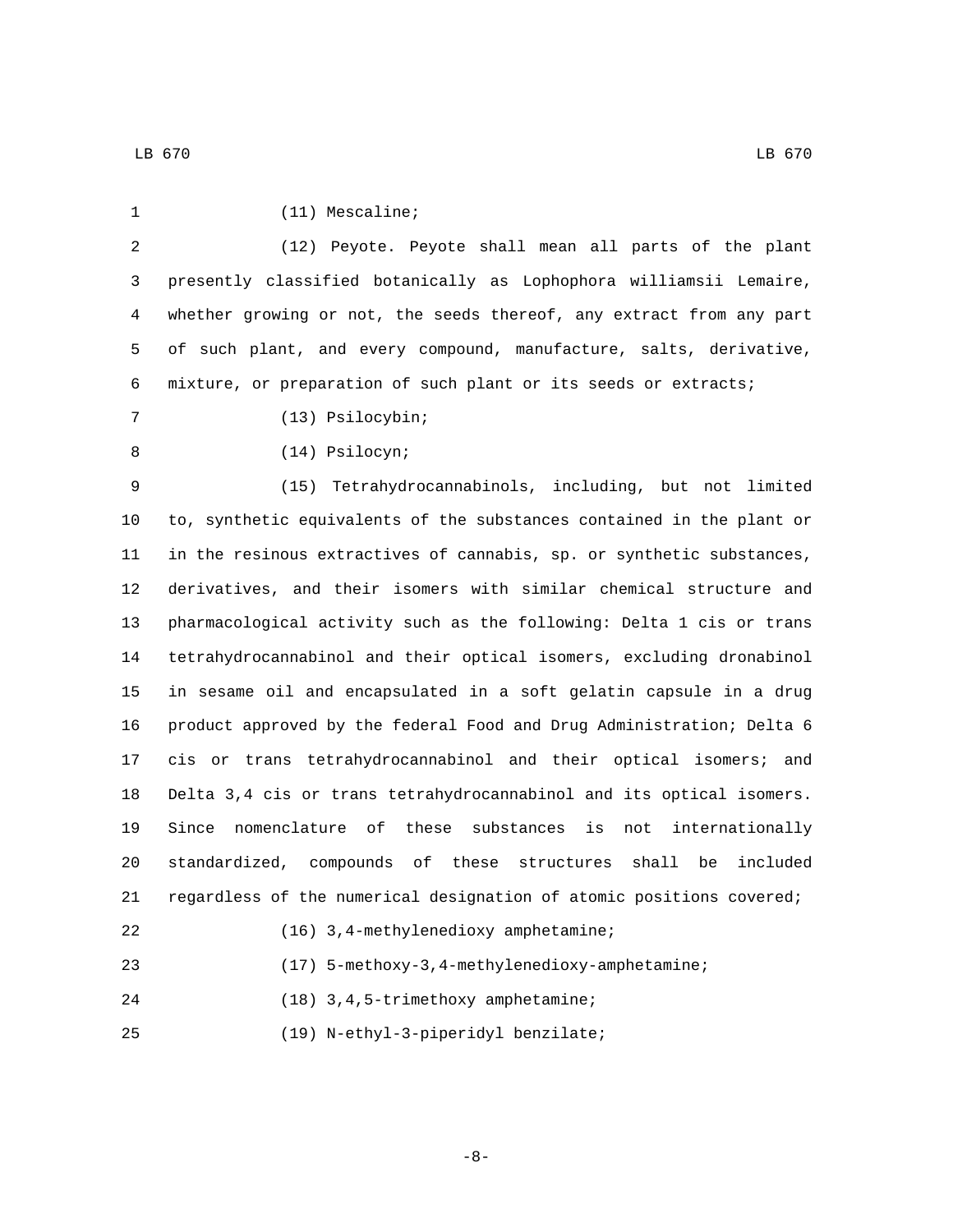LB 670 LB 670

(20) N-methyl-3-piperidyl benzilate;1 (21) Thiophene analog of phencyclidine. Trade and other names shall include, but are not limited to: 1-(1-(2-thienyl)- cyclohexyl)-piperidine; 2-thienyl analog of phencyclidine; TPCP; and 5 TCP; (22) 2,5-dimethoxyamphetamine. Trade and other names shall include, but are not limited to: 2,5-dimethoxy-alpha-8 methylphenethylamine; and 2,5-DMA; 9 (23) Hashish or concentrated cannabis; (24) Parahexyl. Trade and other names shall include, but are not limited to: 3-Hexyl-1-hydroxy-7,8,9,10-tetrahydro-6,6,9- 12 trimethyl-6H-dibenzo(b,d)pyran; and Synhexyl; (25) Ethylamine analog of phencyclidine. Trade and other names shall include, but are not limited to: N-ethyl-1- phenylcyclohexylamine; (1-phenylcyclohexyl)ethylamine; N-(1- 16 phenylcyclohexyl)ethylamine; cyclohexamine; and PCE; (26) Pyrrolidine analog of phencyclidine. Trade and other names shall include, but are not limited to: 1-(1-phenylcyclohexyl)- 19 pyrrolidine; PCPy; and PHP; (27) 3,4-methylenedioxymethamphetamine (MDMA), its optical, positional, and geometric isomers, salts, and salts of 22 isomers; (28) 4-Bromo-2,5-dimethoxyphenethylamine. Some trade or other names: 2-(4-bromo-2,5-dimethoxyphenyl)-1-aminoethane; alpha-25 desmethyl DOB; 2C-B; and Nexus;

-9-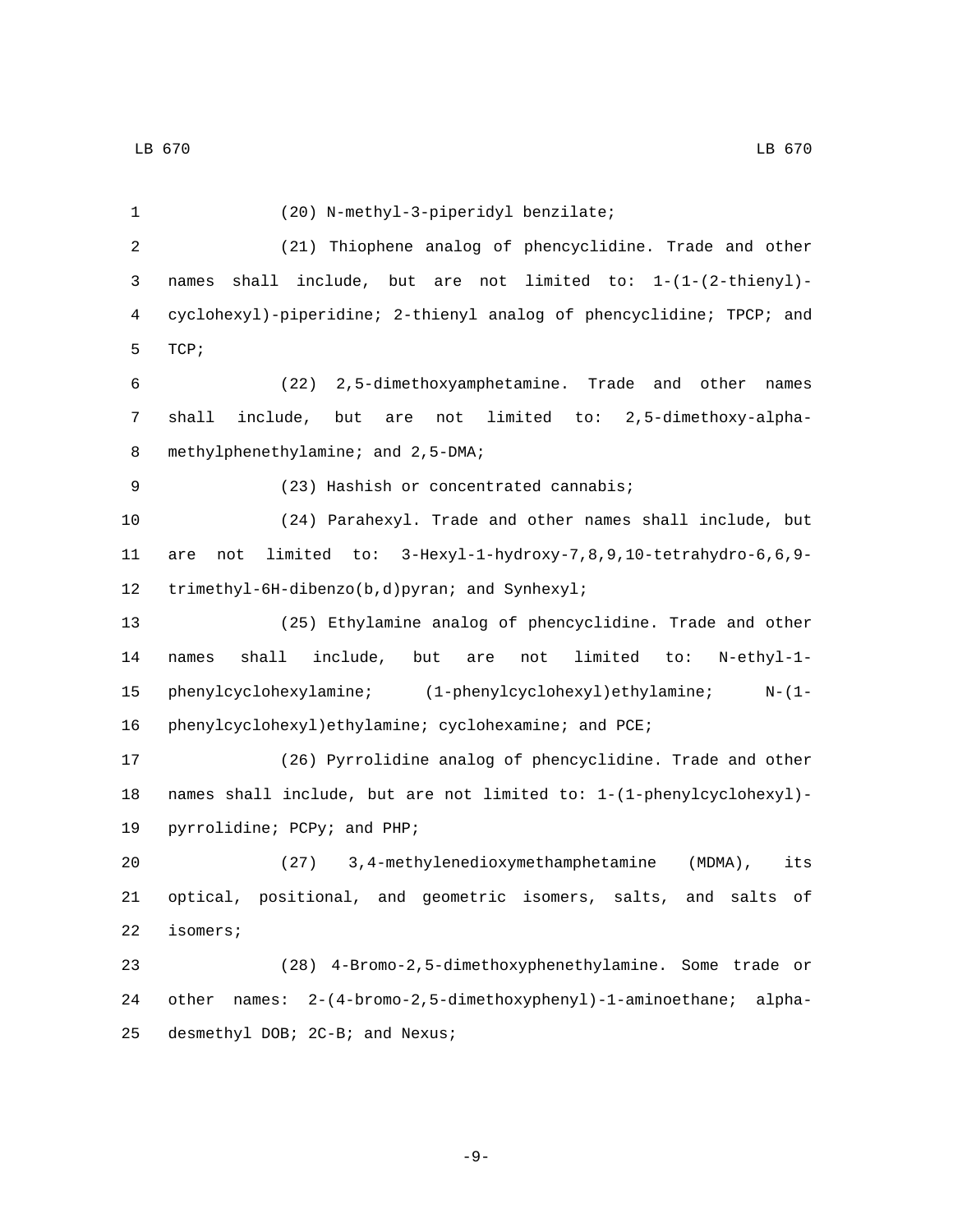(29) Alpha-ethyltryptamine. Some trade or other names: etryptamine; Monase; alpha-ethyl-1H-indole-3-ethanamine; 3-(2- 3 aminobutyl) indole; alpha-ET; and AET; (30) 2,5-dimethoxy-4-ethylamphet-amine; and DOET; (31) 1-(1-(2-thienyl)cyclohexyl)pyrrolidine; and TCPy; (32) Alpha-methyltryptamine, which is also known as AMT; (33) 5-Methoxy-N,N-diisopropyltryptamine, which is also 8 known as 5-MeO-DIPT; (34) Salvia divinorum or Salvinorin A. Salvia divinorum or Salvinorin A includes all parts of the plant presently classified botanically as Salvia divinorum, whether growing or not, the seeds thereof, any extract from any part of such plant, and every compound, manufacture, derivative, mixture, or preparation of such plant, its seeds, or its extracts, including salts, isomers, and salts of isomers whenever the existence of such salts, isomers, and salts of 16 isomers is possible within the specific chemical designation; and (35) Any material, compound, mixture, or preparation containing any quantity of synthetically produced cannabinoids as listed in subdivisions (i) through (viii) of this subdivision, including their salts, isomers, and salts of isomers, unless specifically excepted elsewhere in this section. Since nomenclature of these synthetically produced cannabinoids is not internationally standardized and may continually evolve, these structures or compounds of these structures shall be included under this subdivision, regardless of their specific numerical designation of

 $-10-$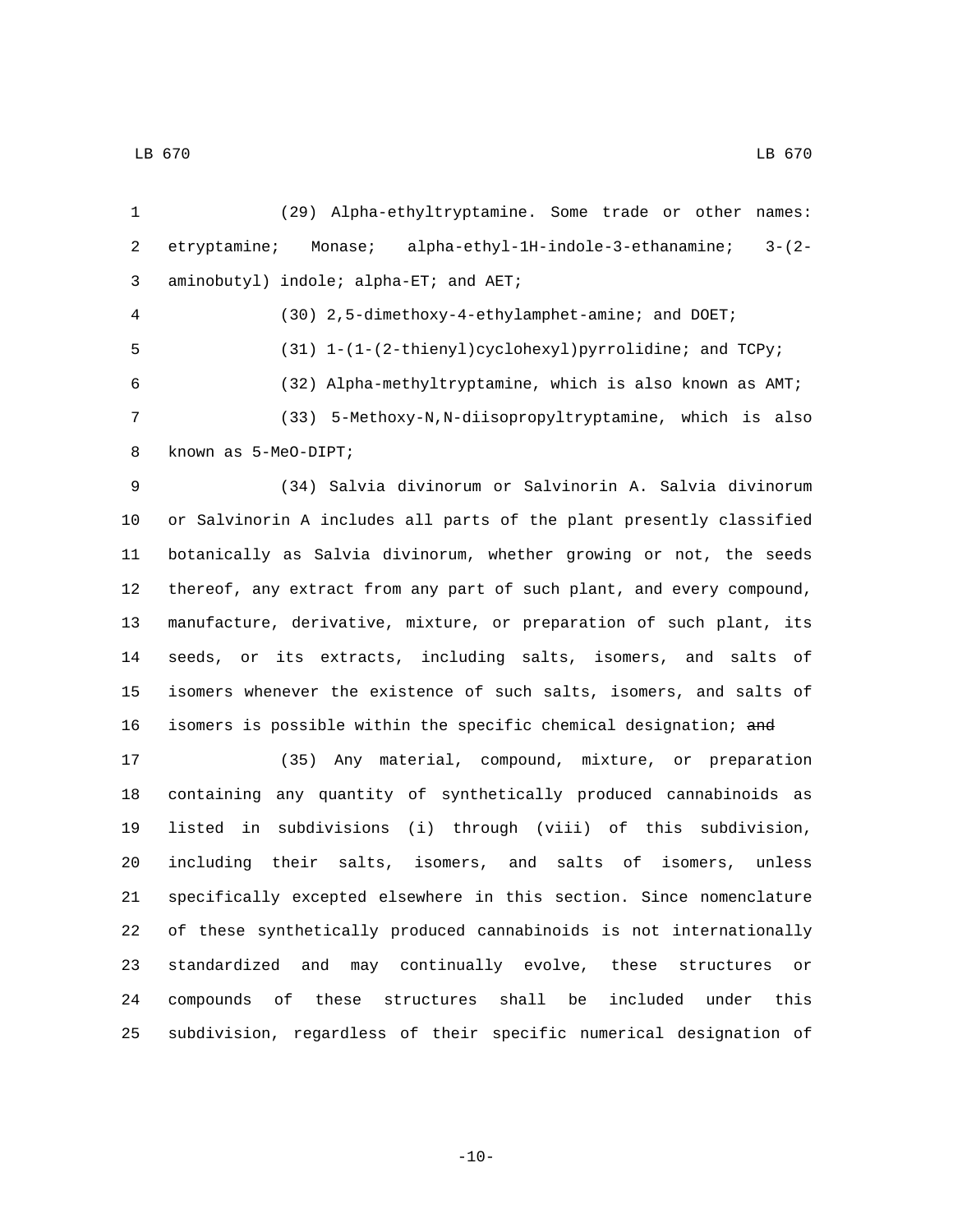atomic positions covered, so long as it can be determined through some form of scientific testing or analysis that the substance contains properties that fit within one or more of the following categories:4

 (i) Tetrahydrocannabinols: Meaning tetrahydrocannabinols naturally contained in a plant of the genus cannabis (cannabis plant), as well as synthetic equivalents of the substances contained in the plant, or in the resinous extractives of cannabis, sp. and/or synthetic substances, derivatives, and their isomers with similar chemical structure and pharmacological activity such as the following: Delta 1 cis or trans tetrahydrocannabinol, and their optical isomers Delta 6 cis or trans tetrahydrocannabinol, and their optical isomers Delta 3,4 cis or trans tetrahydrocannabinol, and its 14 optical isomers;

 (ii) Naphthoylindoles: Any compound containing a 3-(1- naphthoyl)indole structure with substitution at the nitrogen atom of the indole ring by a alkyl, haloalkyl, alkenyl, cycloalkylmethyl, cycloalkylethyl or 2-(4-morpholinyl)ethyl group, whether or not further substituted in the indole ring to any extent and whether or not substituted in the naphthyl ring to any extent;

 (iii) Naphthylmethylindoles: Any compound containing a 1 H-indol-3-yl-(1-naphthyl)methane structure with substitution at the nitrogen atom of the indole ring by a alkyl, haloalkyl, alkenyl, cycloalkylmethyl, cycloalkylethyl or 2-(4-morpholinyl)ethyl group, whether or not further substituted in the indole ring to any extent

LB 670 LB 670

-11-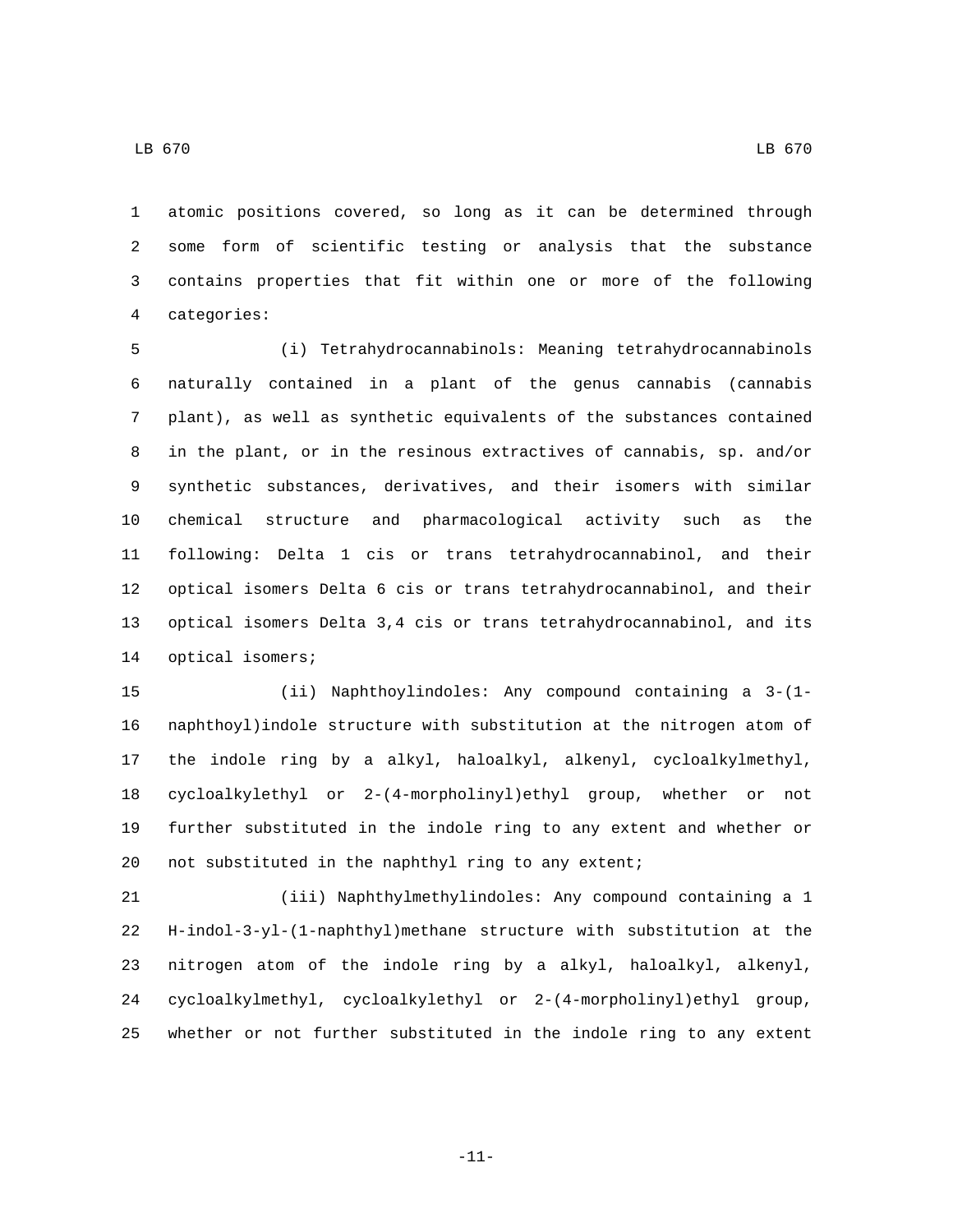and whether or not substituted in the naphthyl ring to any extent;

 (iv) Naphthoylpyrroles: Any compound containing a 3-(1- naphthoyl)pyrrole structure with substitution at the nitrogen atom of the pyrrole ring by a alkyl, haloalkyl, alkenyl, cycloalkylmethyl, cycloalkylethyl or 2-(4-morpholinyl)ethyl group, whether or not further substituted in the pyrrole ring to any extent and whether or not substituted in the naphthyl ring to any extent;

 (v) Naphthylideneindenes: Any compound containing a naphthylideneindene structure with substitution at the 3-position of the indene ring by a alkyl, haloalkyl, alkenyl, cycloalkylmethyl, cycloalkylethyl or 2-(4-morpholinyl)ethyl group, whether or not further substituted in the indene ring to any extent and whether or 13 not substituted in the naphthyl ring to any extent;

 (vi) Phenylacetylindoles: Any compound containing a 3- phenylacetylindole structure with substitution at the nitrogen atom of the indole ring by a alkyl, haloalkyl, alkenyl, cycloalkylmethyl, cycloalkylethyl or 2-(4-morpholinyl)ethyl group, whether or not further substituted in the indole ring to any extent and whether or 19 not substituted in the phenyl ring to any extent;

 (vii) Cyclohexylphenols: Any compound containing a 2-(3- hydroxycyclohexyl)phenol structure with substitution at the 5- position of the phenolic ring by a alkyl, haloalkyl, alkenyl, cycloalkylmethyl, cycloalkylethyl or 2-(4-morpholinyl)ethyl group, whether or not substituted in the cyclohexyl ring to any extent; and (viii) Benzoylindoles: Any compound containing a 3-

-12-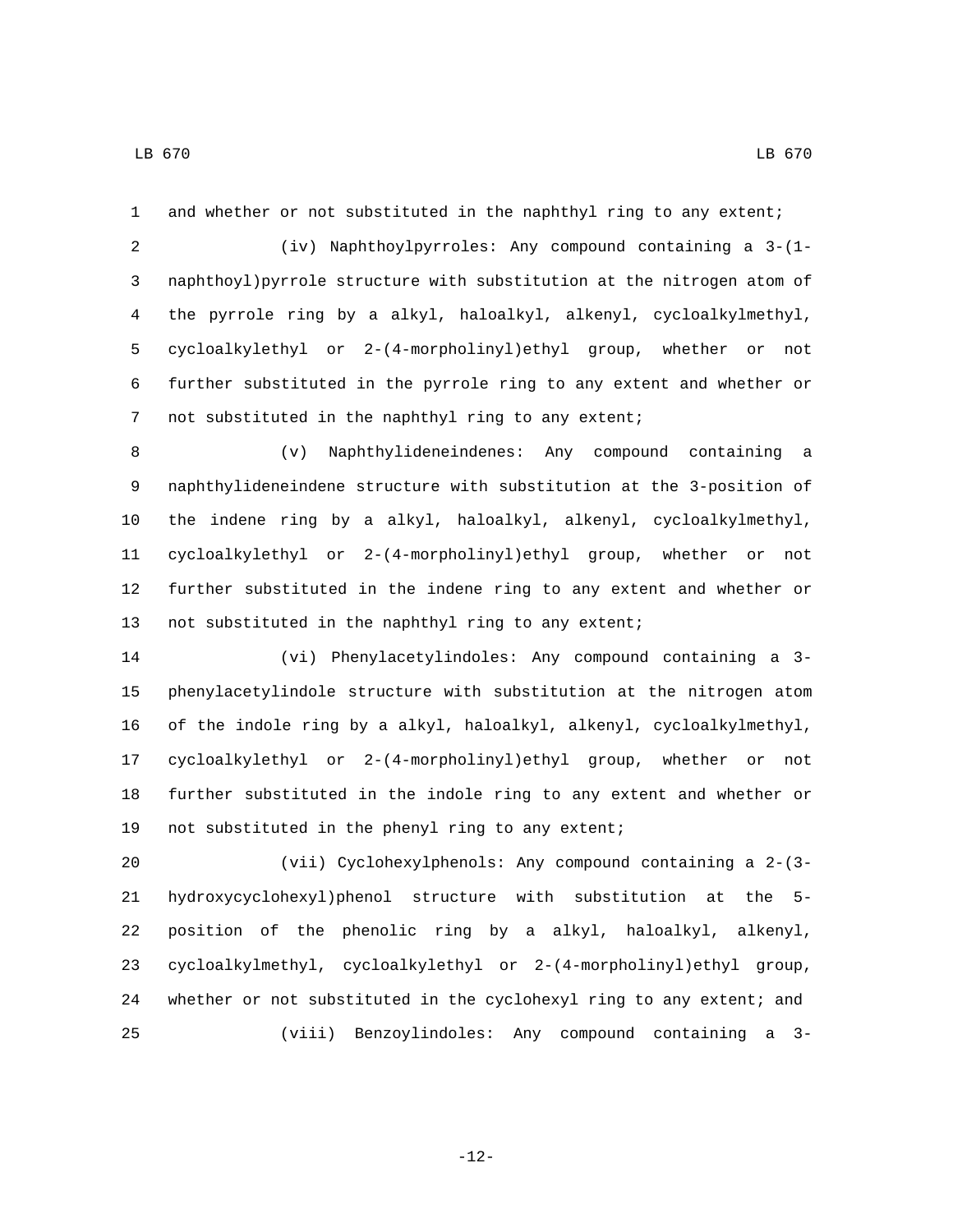| 1  | (benzoyl) indole structure with substitution at the nitrogen atom of  |
|----|-----------------------------------------------------------------------|
| 2  | the indole ring by a alkyl, haloalkyl, alkenyl, cycloalkylmethyl,     |
| 3  | cycloalkylethyl or 2-(4-morpholinyl)ethyl group, whether or<br>not    |
| 4  | further substituted in the indole ring to any extent and whether or   |
| 5  | not substituted in the phenyl ring to any extent; and -               |
| 6  | (36)(A) Any substance containing any quantity of the                  |
| 7  | following materials, compounds, mixtures, or structures:              |
| 8  | (i) 3,4-methylenedioxymethcathinone, or bk-MDMA,<br>or                |
| 9  | methylone;                                                            |
| 10 | (ii) 3,4-methylenedioxypyrovalerone, or MDPV;                         |
| 11 | (iii) 4-methylmethcathinone, or 4-MMC, or mephedrone;                 |
| 12 | (iv) 4-methoxymethcathinone, or bk-PMMA, or<br>PMMC,<br>or            |
| 13 | methedrone;                                                           |
| 14 | (v) Fluoromethcathinone, or FMC;                                      |
| 15 | (vi) Napthylpyrovalerone, or naphyrone; or                            |
| 16 | (vii) Beta-keto-N-methylbenzodioxolylpropylamine; or                  |
| 17 | (B)<br>Unless listed in another schedule, any substance               |
| 18 | which contains any quantity of any material, compound, mixture, or    |
| 19 | structure, other than buproprion, that is structurally derived by any |
| 20 | means from 2-aminopropan-1-one by substitution at the 1-position with |
| 21 | either phenyl, naphthyl, or thiophene ring systems, whether or not    |
| 22 | the compound is further modified in any of the following ways:        |
| 23 | (i) Substitution in the ring system to any extent with                |
| 24 | alkyl, alkoxy, alkylenedioxy, haloalkyl, hydroxyl, or halide          |
| 25 | substituents, whether or not further substituted in the ring system   |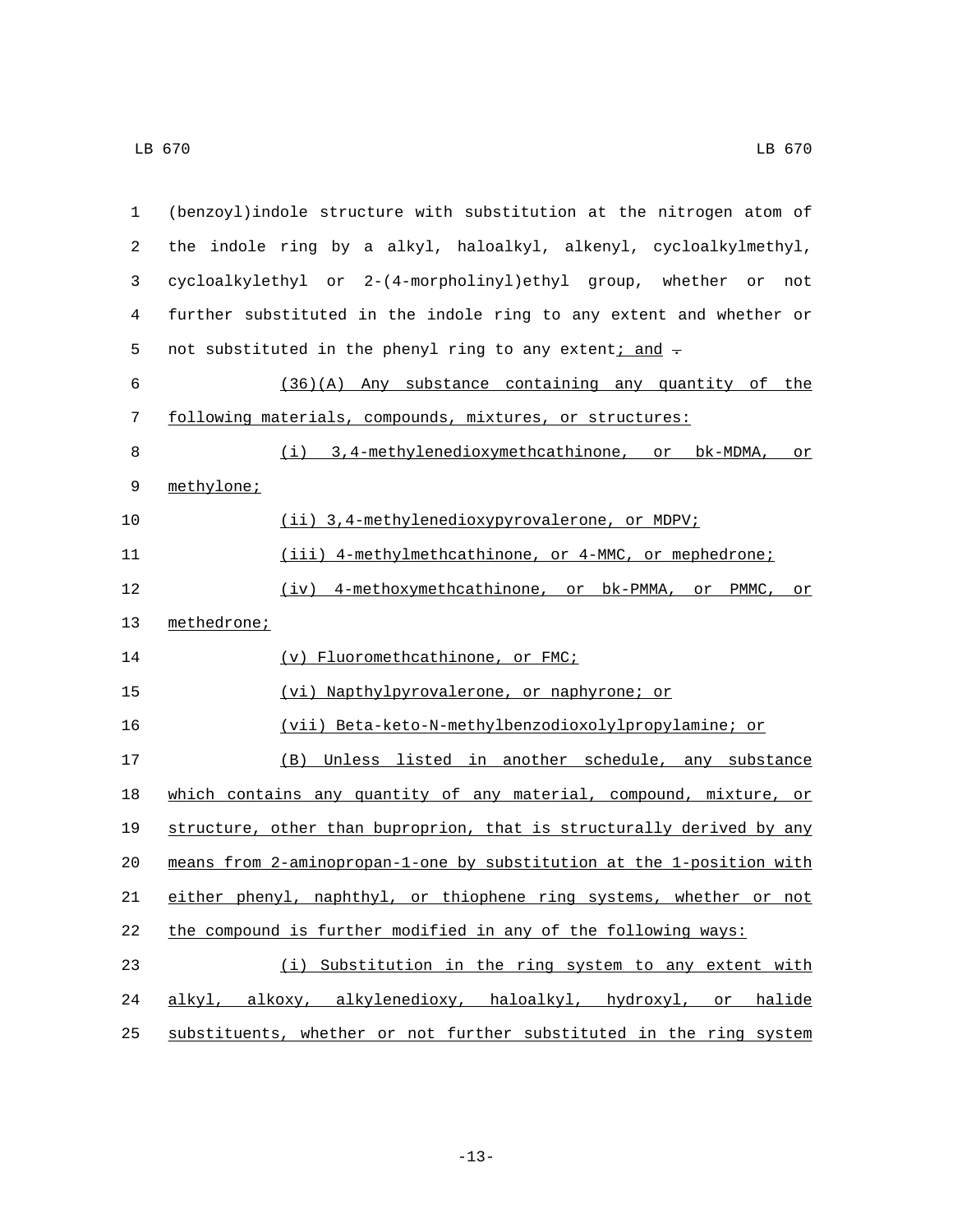1 by one or more other univalent substituents; 2 (ii) Substitution at the 3-position with an acyclic alkyl 3 substituent; or 4 (iii) Substitution at the 2-amino nitrogen atom with 5 alkyl or dialkyl groups, or by inclusion of the 2-amino nitrogen atom 6 in a cyclic structure. 7 (d) Unless specifically excepted or unless listed in 8 another schedule, any material, compound, mixture, or preparation 9 which contains any quantity of the following substances having a 10 depressant effect on the central nervous system, including its salts, 11 isomers, and salts of isomers whenever the existence of such salts, 12 isomers, and salts of isomers is possible within the specific 13 chemical designation: 14 (1) Mecloqualone; 15 (2) Methaqualone; and 16 (3) Gamma-Hydroxybutyric Acid. Some other names include: 17 GHB; Gamma-hydroxybutyrate; 4-Hydroxybutyrate; 4-Hydroxybutanoic 18 Acid; Sodium Oxybate; and Sodium Oxybutyrate. 19 (e) Unless specifically excepted or unless listed in 20 another schedule, any material, compound, mixture, or preparation 21 which contains any quantity of the following substances having a 22 stimulant effect on the central nervous system, including its salts, isomers, and salts of isomers:23 24 (1) Fenethylline; (2) N-ethylamphetamine;25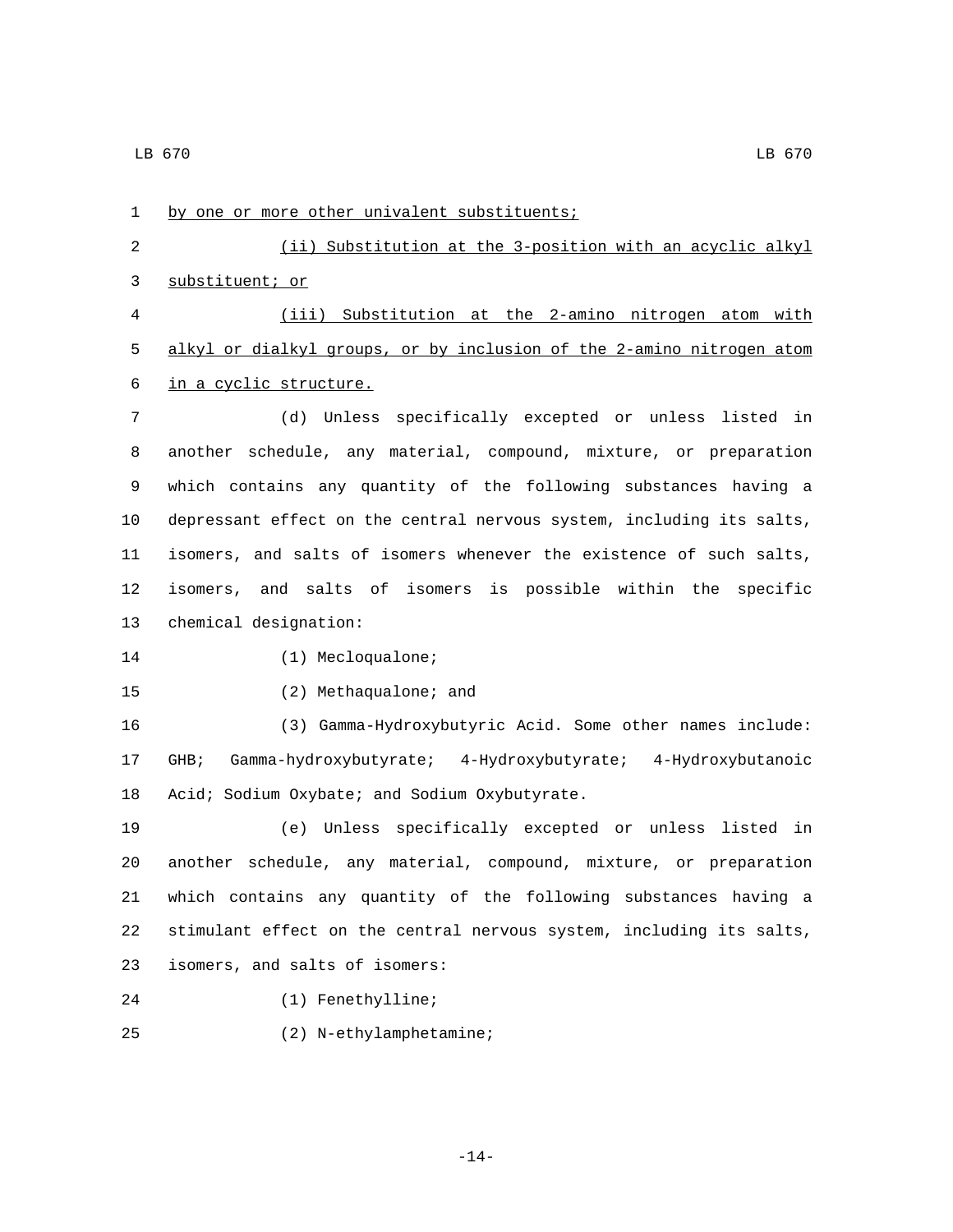(3) Aminorex; aminoxaphen; 2-amino-5-phenyl-2-oxazoline; or 4,5-dihydro-5-phenyl-2-oxazolamine;2 (4) Cathinone; 2-amino-1-phenyl-1-propanone; alpha- aminopropiophenone; 2-aminopropiophenone; and norephedrone; (5) Methcathinone, its salts, optical isomers, and salts of optical isomers. Some other names: 2-(methylamino)-propiophenone; alpha-(methylamino)propiophenone; 2-(methylamino)-1-phenylpropan-1- 8 one; alpha-N-methylaminopropiophenone; methylcathinone; 9 monomethylpropion; ephedrone; N-methylcathinone; AL-464; AL-422; 10 AL-463; and UR1432; (6) (+/-)cis-4-methylaminorex; and (+/-)cis-4,5- 12 dihydro-4-methyl-5-phenyl-2-oxazolamine; (7) N,N-dimethylamphetamine; N,N-alpha-trimethyl- benzeneethanamine; and N,N-alpha-trimethylphenethylamine; and (8) Benzylpiperazine, 1-benzylpiperazine. (f) Any controlled substance analogue to the extent 17 intended for human consumption. 18 Schedule II (a) Any of the following substances except those narcotic drugs listed in other schedules whether produced directly or indirectly by extraction from substances of vegetable origin, independently by means of chemical synthesis, or by combination of 23 extraction and chemical synthesis: (1) Opium and opiate, and any salt, compound, derivative, or preparation of opium or opiate, excluding apomorphine,

-15-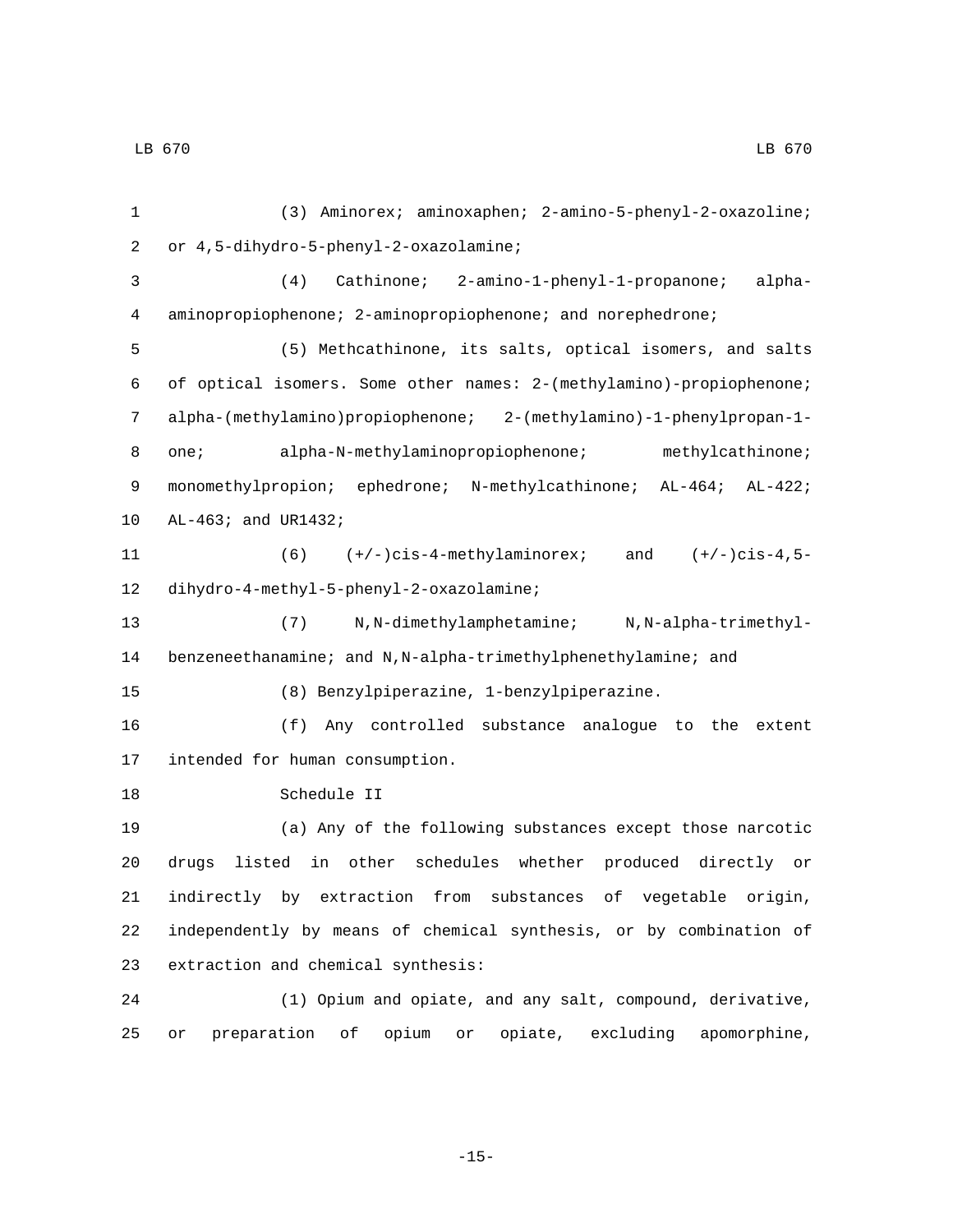| $\mathbf{1}$ | buprenorphine, thebaine-derived butorphanol, dextrorphan, nalbuphine, |
|--------------|-----------------------------------------------------------------------|
| 2            | nalmefene, naloxone, and naltrexone and their salts, but including    |
| 3            | the following:                                                        |
| 4            | (i) Raw opium;                                                        |
| 5            | (ii) Opium extracts;                                                  |
| 6            | (iii) Opium fluid;                                                    |
| 7            | (iv) Powdered opium;                                                  |
| 8            | (v) Granulated opium;                                                 |
| 9            | (vi) Tincture of opium;                                               |
| 10           | (vii) Codeine;                                                        |
| 11           | (viii) Ethylmorphine;                                                 |
| 12           | (ix) Etorphine hydrochloride;                                         |
| 13           | $(x)$ Hydrocodone;                                                    |
| 14           | $(xi)$ Hydromorphone;                                                 |
| 15           | (xii) Metopon;                                                        |
| 16           | (xiii) Morphine;                                                      |
| 17           | (xiv) Oxycodone;                                                      |
| 18           | (xv) Oxymorphone;                                                     |
| 19           | $(xvi)$ Oripavine;                                                    |
| 20           | (xvii) Thebaine; and                                                  |
| 21           | (xviii) Dihydroetorphine;                                             |
| 22           | (2)<br>Any salt, compound, derivative, or preparation                 |
| 23           | thereof which is chemically equivalent to or identical with any of    |
| 24           | the substances referred to in subdivision (1) of this subdivision,    |
| 25           | except that these substances shall not include the isoquinoline       |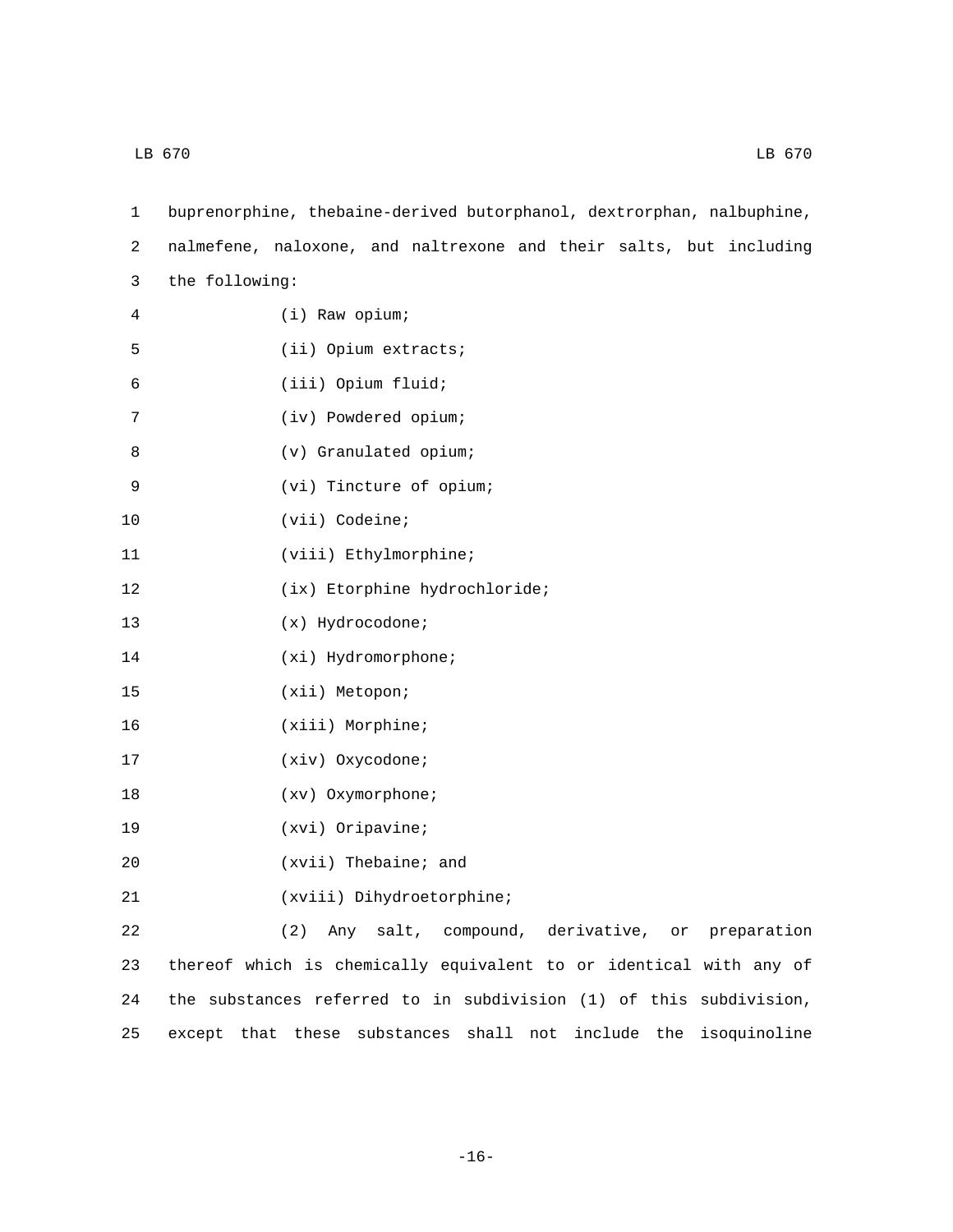alkaloids of opium;1

(3) Opium poppy and poppy straw;2 3 (4) Coca leaves and any salt, compound, derivative, or 4 preparation of coca leaves, and any salt, compound, derivative, or 5 preparation thereof which is chemically equivalent to or identical 6 with any of these substances, including cocaine and its salts, 7 optical isomers, and salts of optical isomers, except that the 8 substances shall not include decocainized coca leaves or extractions 9 which do not contain cocaine or ecgonine; and 10 (5) Concentrate of poppy straw, the crude extract of 11 poppy straw in either liquid, solid, or powder form which contains 12 the phenanthrene alkaloids of the opium poppy. 13 (b) Unless specifically excepted or unless in another 14 schedule any of the following opiates, including their isomers, 15 esters, ethers, salts, and salts of their isomers, esters, and ethers 16 whenever the existence of such isomers, esters, ethers, and salts is 17 possible within the specific chemical designation, dextrorphan 18 excepted: 19 (1) Alphaprodine; (2) Anileridine;20 21 (3) Bezitramide; 22 (4) Diphenoxylate; (5) Fentanyl;23

24 (6) Isomethadone; (7) Levomethorphan;25

-17-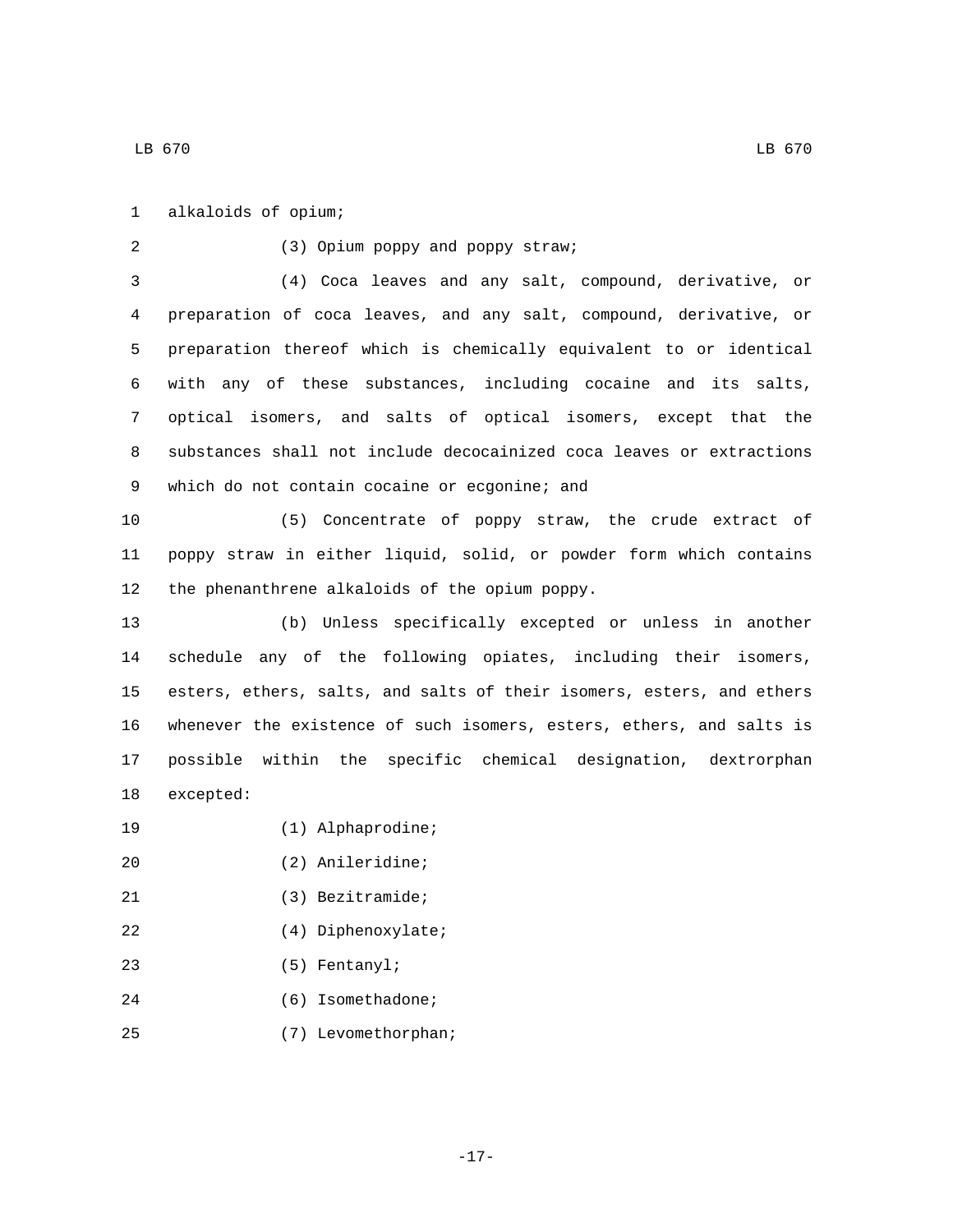|              | LB 670<br>LB 670                                          |
|--------------|-----------------------------------------------------------|
|              |                                                           |
| $\mathbf{1}$ | (8) Levorphanol;                                          |
| 2            | (9) Metazocine;                                           |
| 3            | (10) Methadone;                                           |
| 4            | (11) Methadone-intermediate, 4-cyano-2-dimethylamino-4,4- |
| 5            | diphenyl butane;                                          |
| 6            | Moramide-intermediate, 2-methyl-3-morpholino-1,1-<br>(12) |
| 7            | diphenylpropane-carboxylic acid;                          |
| 8            | (13) Pethidine or meperidine;                             |
| 9            | (14)<br>Pethidine-Intermediate-A, 4-cyano-1-methyl-4-     |
| 10           | phenylpiperidine;                                         |
| 11           | (15)<br>Pethidine-Intermediate-B,<br>ethyl-4-             |
| 12           | phenylpiperidine-4-carboxylate;                           |
| 13           | (16)<br>Pethidine-Intermediate-C,<br>$1$ -methy $1-4-$    |
| 14           | phenylpiperidine-4-carboxylic acid;                       |
| 15           | $(17)$ Phenazocine;                                       |
| 16           | $(18)$ Piminodine;                                        |
| 17           | (19) Racemethorphan;                                      |
| 18           | (20) Racemorphan;                                         |
| 19           | (21) Dihydrocodeine;                                      |
|              |                                                           |

20 (22) Bulk Propoxyphene in nondosage forms;

(23) Sufentanil;21

(24) Alfentanil;22

23 (25) Levo-alphacetylmethadol which is also known as levo-

24 alpha-acetylmethadol, levomethadyl acetate, and LAAM;

(26) Carfentanil;25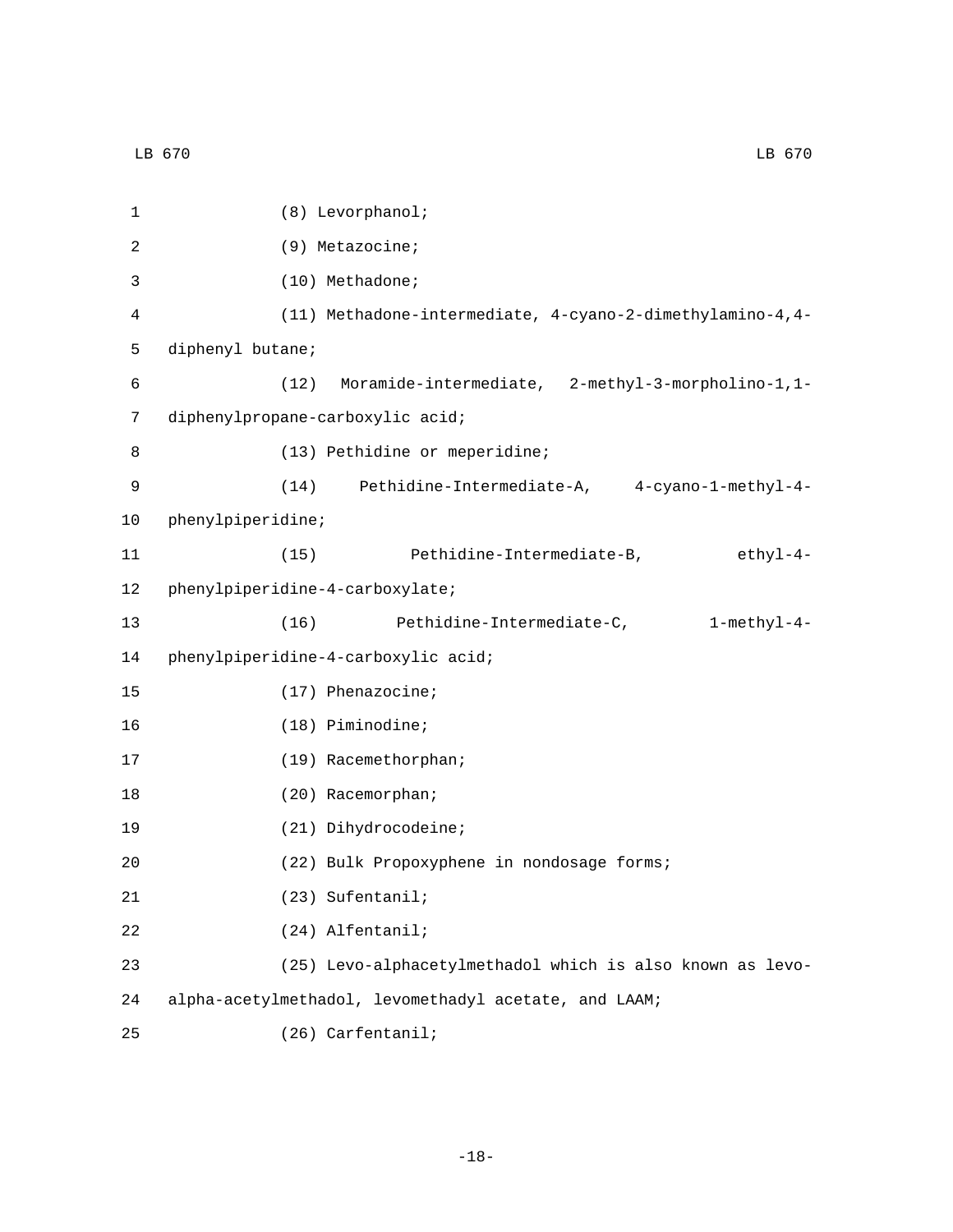| 1  | (27) Remifentanil; and                                                |
|----|-----------------------------------------------------------------------|
| 2  | (28) Tapentadol.                                                      |
| 3  | (c) Any material, compound, mixture, or preparation which             |
| 4  | contains any quantity of the following substances having a potential  |
| 5  | for abuse associated with a stimulant effect on the central nervous   |
| 6  | system:                                                               |
| 7  | (1) Amphetamine, its salts, optical isomers, and salts of             |
| 8  | its optical isomers;                                                  |
| 9  | (2) Phenmetrazine and its salts;                                      |
| 10 | (3) Methamphetamine, its salts, isomers, and salts of its             |
| 11 | isomers; and                                                          |
| 12 | (4) Methylphenidate.                                                  |
| 13 | (d) Any material, compound, mixture, or preparation which             |
| 14 | contains any quantity of the following substances having a potential  |
| 15 | for abuse associated with a depressant effect on the central nervous  |
| 16 | system, including their salts, isomers, and salts of isomers whenever |
| 17 | the existence of such salts, isomers, and salts of isomers<br>is      |
| 18 | possible within the specific chemical designations:                   |
| 19 | $(1)$ Amobarbital;                                                    |
| 20 | $(2)$ Secobarbital;                                                   |
| 21 | (3) Pentobarbital;                                                    |
| 22 | (4) Phencyclidine; and                                                |
| 23 | (5) Glutethimide.                                                     |
| 24 | (e) Hallucinogenic substances known as:                               |
| 25 | (1) Nabilone. Another name for nabilone: $(+/-)$ -trans-3-            |

-19-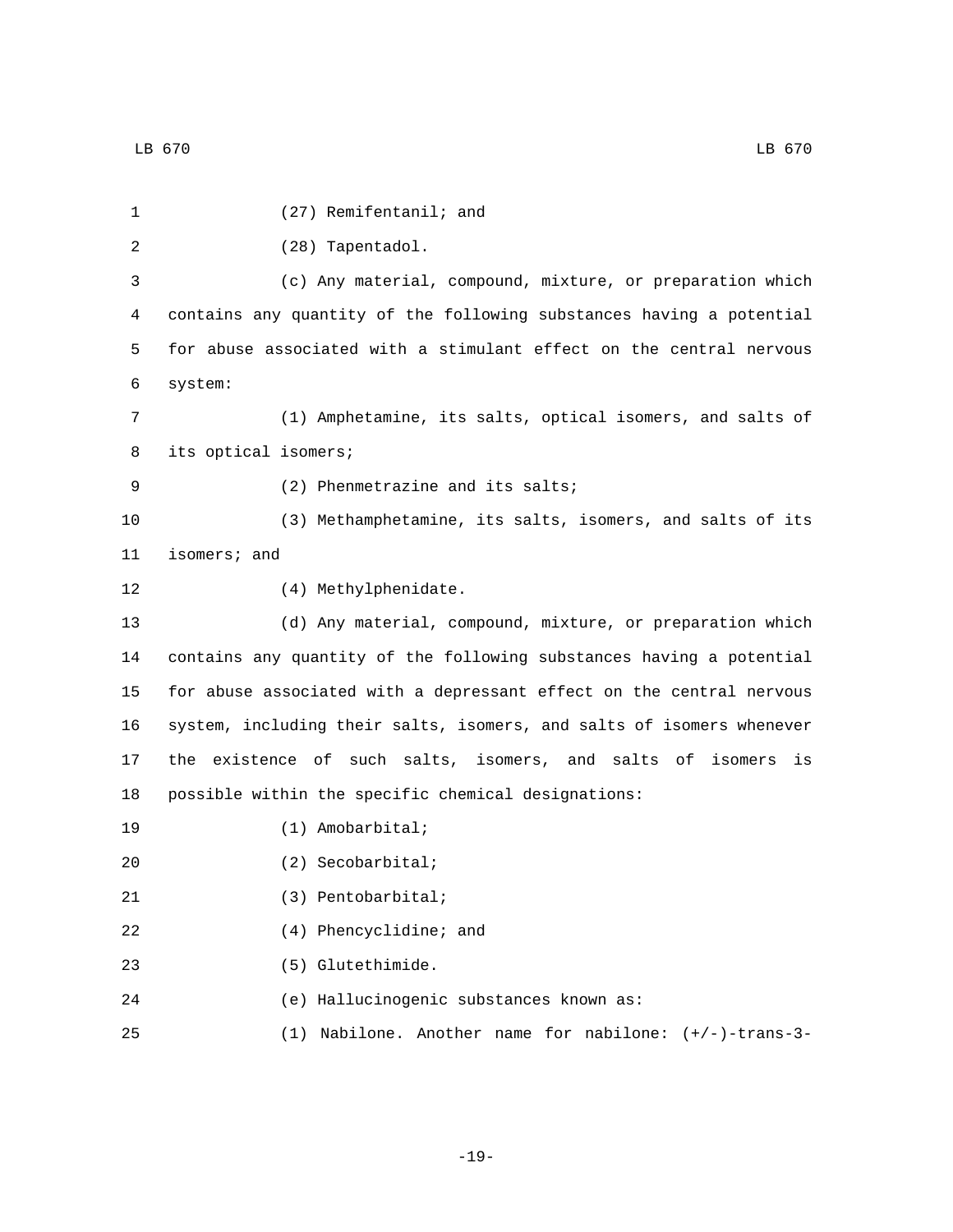1 (1,1-dimethylheptyl)- 6,6a,7,8,10,10a-Hexahydro-1-hydroxy-6,6 dimethyl-9H-dibenzo(b,d)pyran-9-one.2

3 (f) Unless specifically excepted or unless listed in 4 another schedule, any material, compound, mixture, or preparation 5 which contains any quantity of the following substances:

 (1) Immediate precursor to amphetamine and methamphetamine: Phenylacetone. Trade and other names shall include, but are not limited to: Phenyl-2-propanone; P2P; benzyl methyl 9 ketone; and methyl benzyl ketone; or

10 (2) Immediate precursors to phencyclidine, PCP:

11 (i) 1-phenylcyclohexylamine; or

12 (ii) 1-piperidinocyclohexanecarbonitrile, PCC.

13 Schedule III

 (a) Any material, compound, mixture, or preparation which contains any quantity of the following substances having a potential for abuse associated with a stimulant effect on the central nervous system, including their salts, isomers, whether optical, position, or geometric, and salts of such isomers whenever the existence of such salts, isomers, and salts of isomers is possible within the specific 20 chemical designation:

- 21 (1) Benzphetamine;
- (2) Chlorphentermine;
- (3) Clortermine; and
- 24 (4) Phendimetrazine.
- 25 (b) Any material, compound, mixture, or preparation which

-20-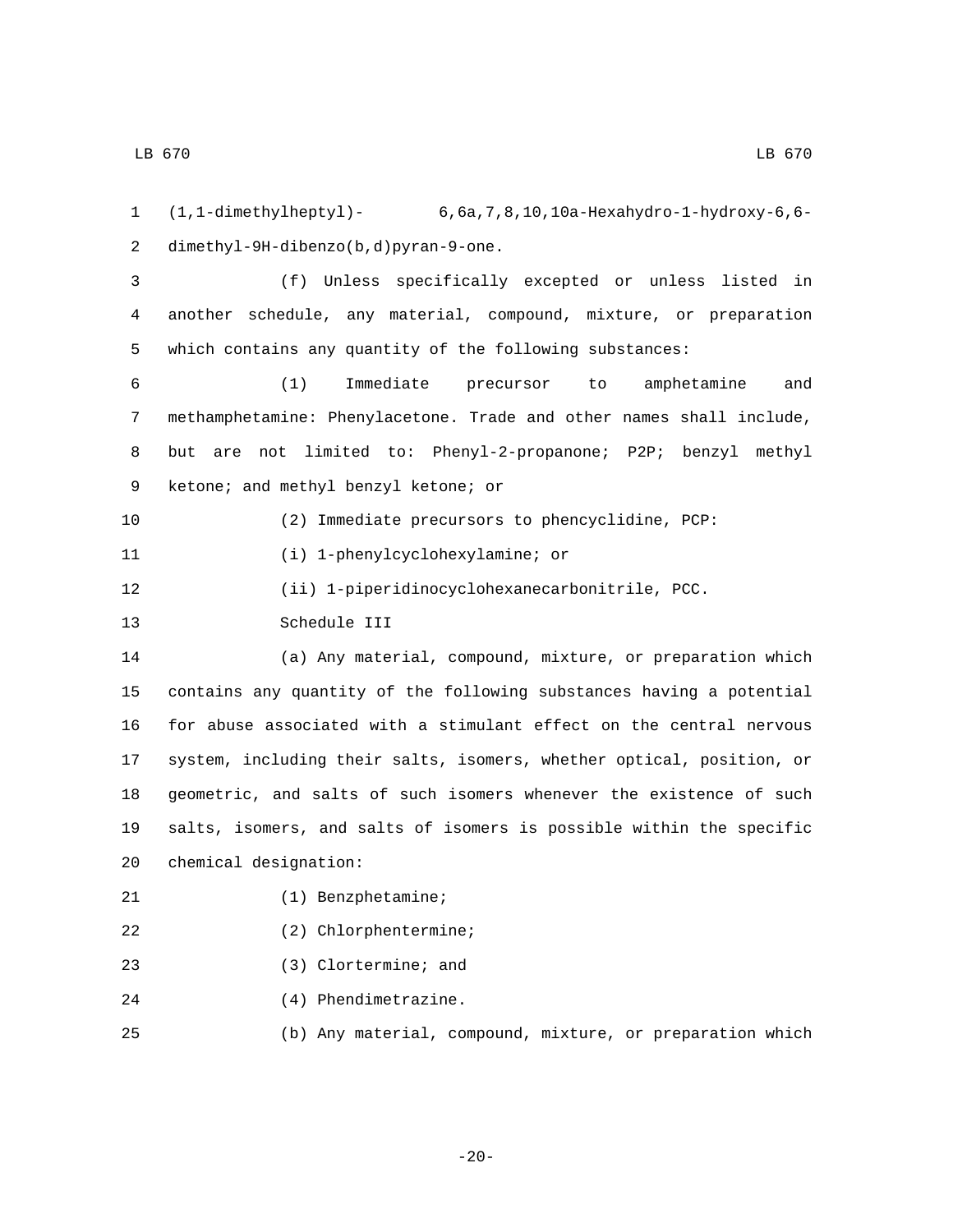1 contains any quantity of the following substances having a potential 2 for abuse associated with a depressant effect on the central nervous system:3

 (1) Any substance which contains any quantity of a derivative of barbituric acid or any salt of a derivative of barbituric acid, except those substances which are specifically 7 listed in other schedules of this section;

- 8 (2) Chlorhexadol;
- (3) Lysergic acid;9
- 10 (4) Lysergic acid amide;
- 11 (5) Methyprylon;
- 12 (6) Sulfondiethylmethane;
- 13 (7) Sulfonethylmethane;
- 14 (8) Sulfonmethane;
- 15 (9) Nalorphine;

 (10) Any compound, mixture, or preparation containing amobarbital, secobarbital, pentobarbital, or any salt thereof and one or more other active medicinal ingredients which are not listed in 19 any schedule;

 (11) Any suppository dosage form containing amobarbital, secobarbital, pentobarbital, or any salt of any of these drugs and approved by the Food and Drug Administration for marketing only as a 23 suppository;

24 (12) Any drug product containing gamma-hydroxybutyric 25 acid, including its salts, isomers, and salts of isomers, for which

-21-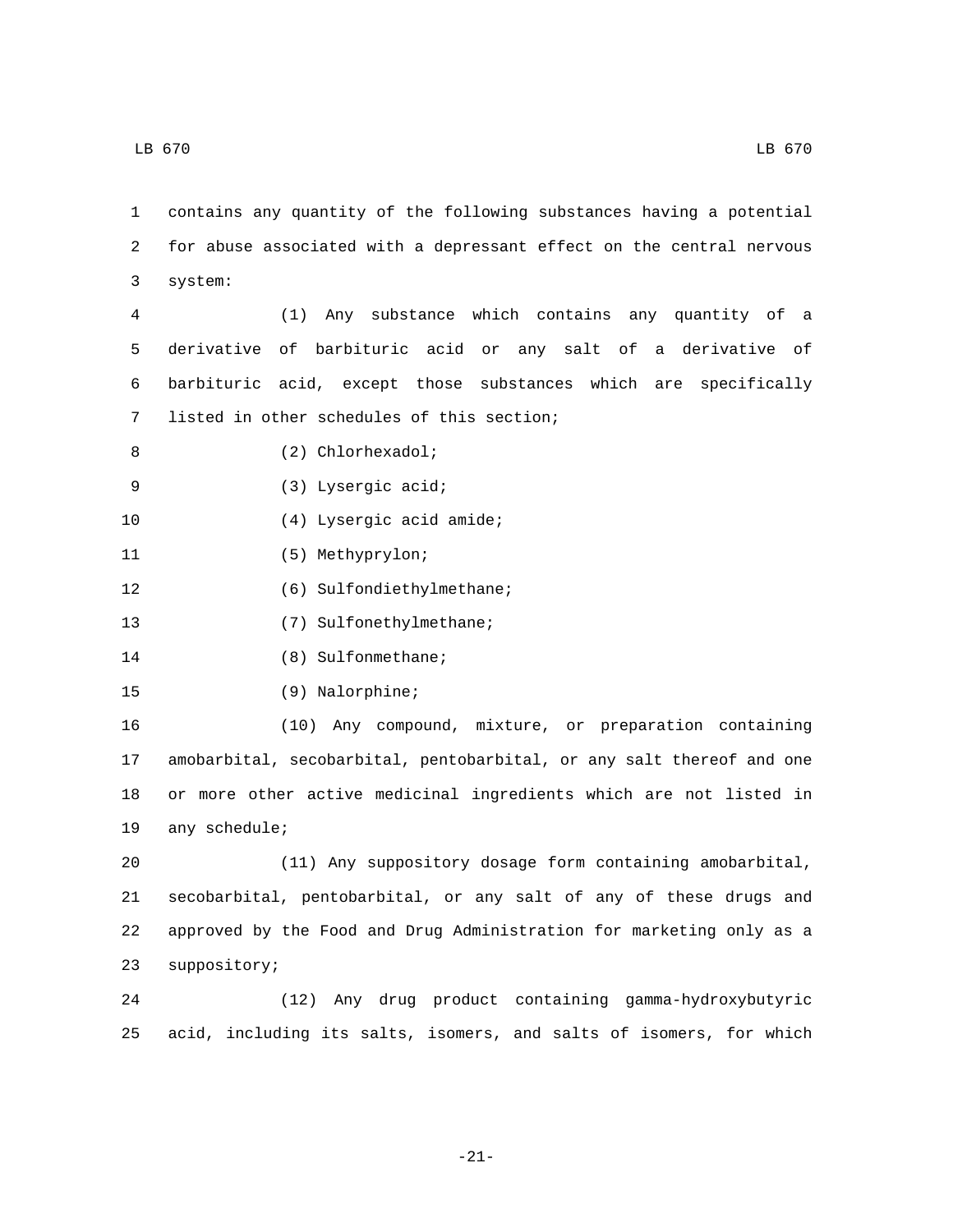an application is approved under section 505 of the Federal Food, Drug, and Cosmetic Act, 21 U.S.C. 355, as such section existed on 3 July 20, 2002;

 (13) Ketamine, its salts, isomers, and salts of isomers. Some other names for ketamine: (+/-)-2-(2-chlorophenyl)-2- (methylamino)-cyclohexanone; and6

 (14) Tiletamine and zolazepam or any salt thereof. Trade or other names for a tiletamine-zolazepam combination product shall include, but are not limited to: telazol. Trade or other names for tiletamine shall include, but are not limited to: 2-(ethylamino)-2- (2-thienyl)-cyclohexanone. Trade or other names for zolazepam shall include, but are not limited to: 4-(2-fluorophenyl)-6,8- dihydro-1,3,8-trimethylpyrazolo-(3,4-e) (1,4)-diazepin-7(1H)-one, and 14 flupyrazapon.

 (c) Unless specifically excepted or unless listed in 16 another schedule:

 (1) Any material, compound, mixture, or preparation containing limited quantities of any of the following narcotic drugs, or any salts calculated as the free anhydrous base or alkaloid, in 20 limited quantities as set forth below:

 (i) Not more than one and eight-tenths grams of codeine per one hundred milliliters or not more than ninety milligrams per dosage unit, with an equal or greater quantity of an isoquinoline alkaloid of opium;24

(ii) Not more than one and eight-tenths grams of codeine

-22-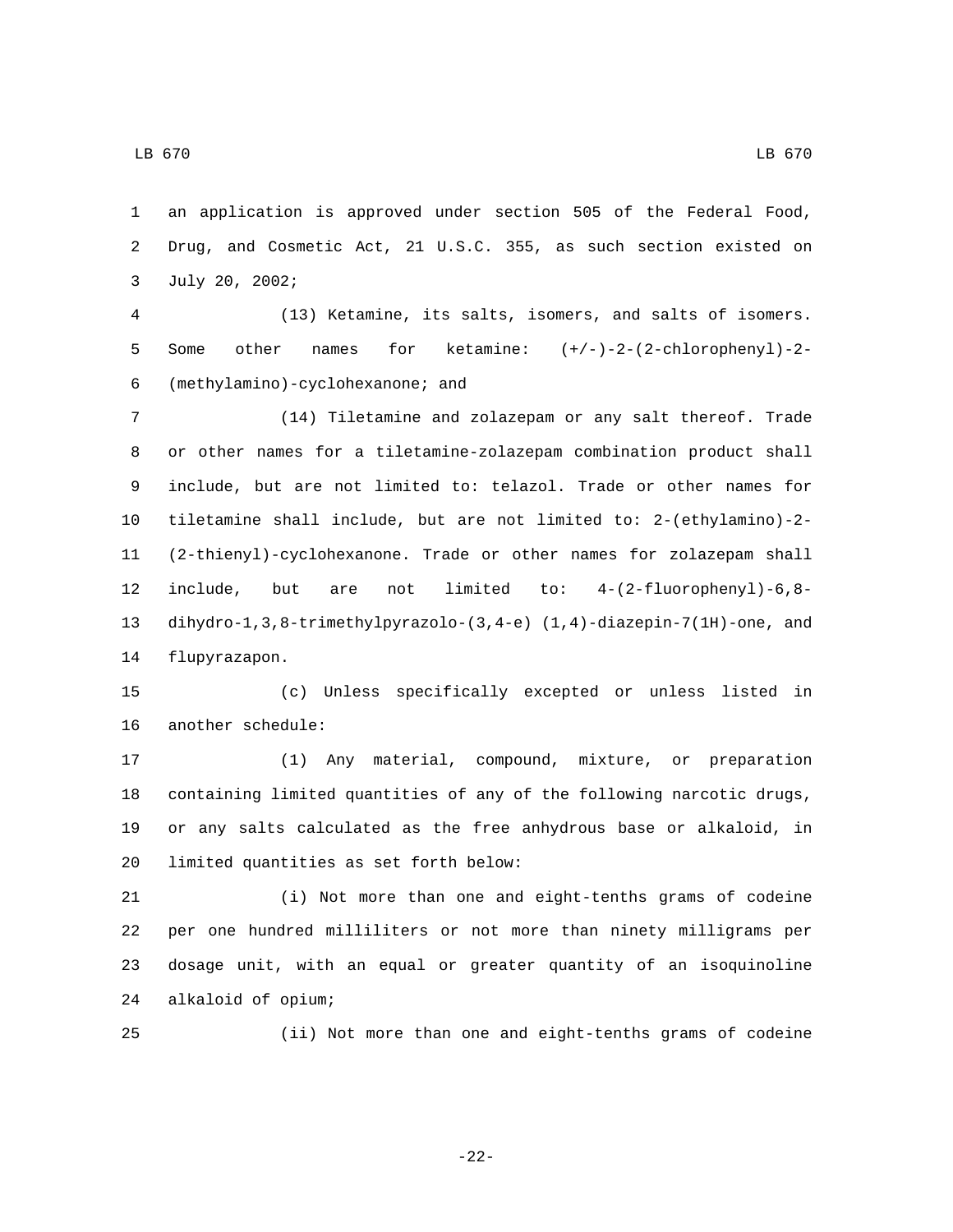per one hundred milliliters or not more than ninety milligrams per dosage unit, with one or more active, nonnarcotic ingredients in 3 recognized therapeutic amounts;

 (iii) Not more than three hundred milligrams of dihydrocodeinone which is also known as hydrocodone per one hundred milliliters or not more than fifteen milligrams per dosage unit, with a fourfold or greater quantity of an isoquinoline alkaloid of opium;

 (iv) Not more than three hundred milligrams of dihydrocodeinone which is also known as hydrocodone per one hundred milliliters or not more than fifteen milligrams per dosage unit, with one or more active, nonnarcotic ingredients in recognized therapeutic 12 amounts;

 (v) Not more than one and eight-tenths grams of dihydrocodeine per one hundred milliliters or not more than ninety milligrams per dosage unit, with one or more active, nonnarcotic 16 ingredients in recognized therapeutic amounts;

 (vi) Not more than three hundred milligrams of ethylmorphine per one hundred milliliters or not more than fifteen milligrams per dosage unit, with one or more active, nonnarcotic 20 ingredients in recognized therapeutic amounts;

 (vii) Not more than five hundred milligrams of opium per one hundred milliliters or per one hundred grams, or not more than twenty-five milligrams per dosage unit, with one or more active, nonnarcotic ingredients in recognized therapeutic amounts; and (viii) Not more than fifty milligrams of morphine per one

-23-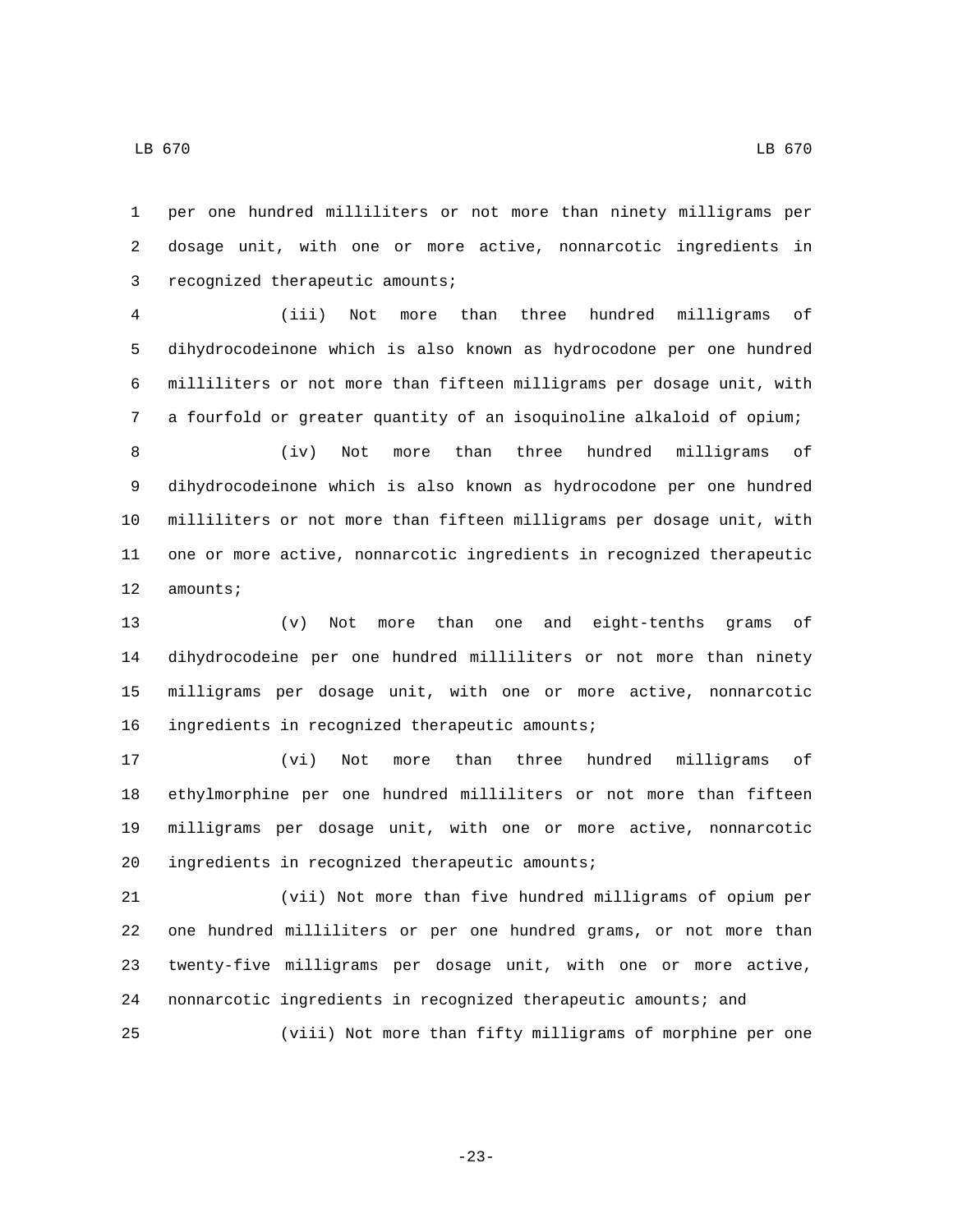1 hundred milliliters or per one hundred grams with one or more active, 2 nonnarcotic ingredients in recognized therapeutic amounts; and

3 (2) Any material, compound, mixture, or preparation 4 containing any of the following narcotic drug or its salts, as set 5 forth below:

- 
- (i) Buprenorphine.6

 (d) Unless contained on the administration's list of exempt anabolic steroids as the list existed on June 1, 2007, any anabolic steroid, which shall include any material, compound, mixture, or preparation containing any quantity of the following substances, including its salts, isomers, and salts of isomers whenever the existence of such salts of isomers is possible within 13 the specific chemical designation:

15 (2) Boldione;

16 (3) Chlorotestosterone (4-chlortestosterone);

17 (4) Clostebol;

18 (5) Dehydrochloromethyltestosterone;

19 (6) Desoxymethyltestosterone;

20 (7) Dihydrotestosterone (4-dihydrotestosterone);

- 21 (8) Drostanolone;
- (9) Ethylestrenol;22
- (10) Fluoxymesterone;23
- (11) Formebulone (formebolone);24
- (12) Mesterolone;25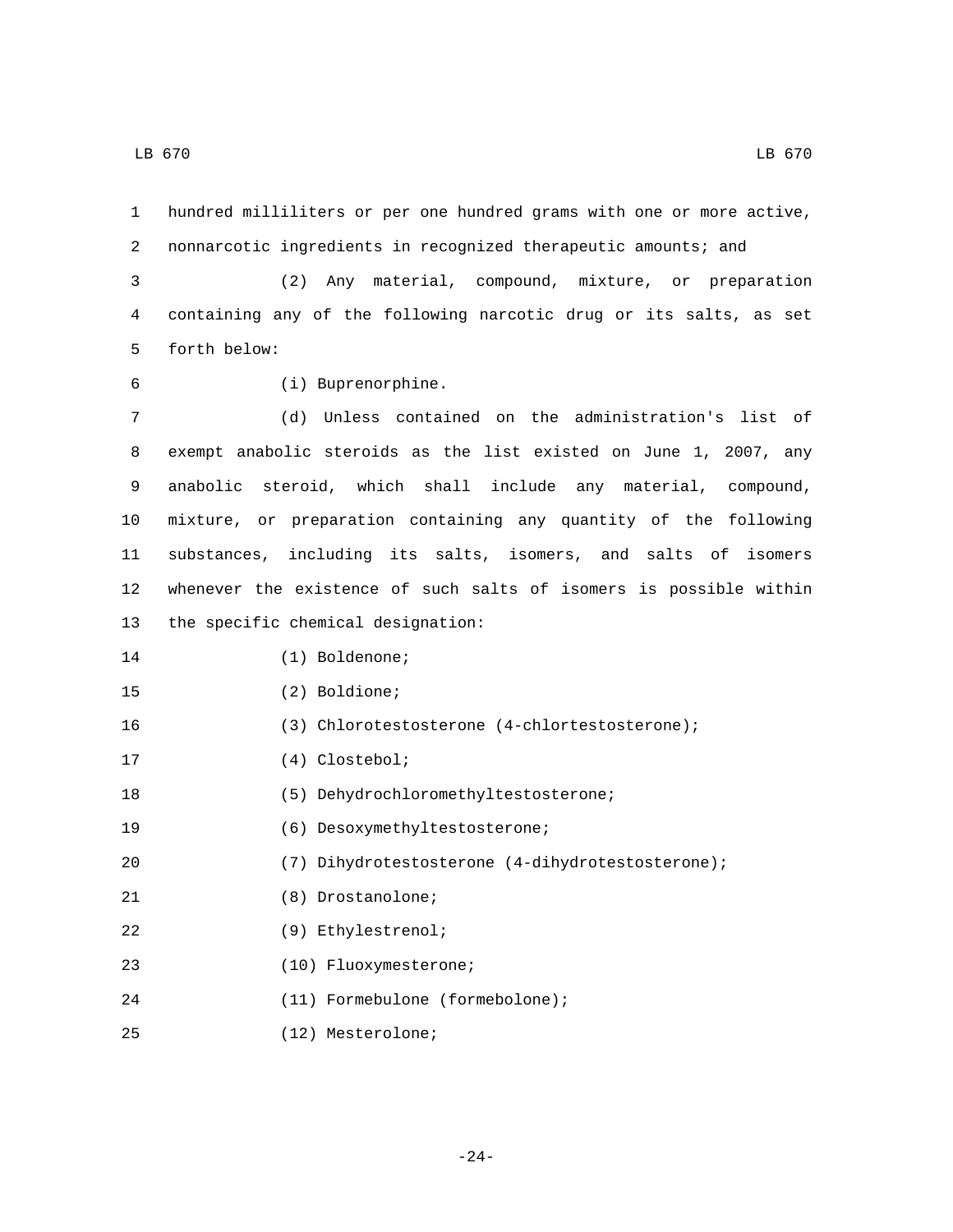| 1  | (13) Methandienone;                                                  |
|----|----------------------------------------------------------------------|
| 2  | $(14)$ Methandranone;                                                |
| 3  | (15) Methandriol;                                                    |
| 4  | (16) Methandrostenolone;                                             |
| 5  | (17) Methenolone;                                                    |
| 6  | (18) Methyltestosterone;                                             |
| 7  | (19) Mibolerone;                                                     |
| 8  | (20) Nandrolone;                                                     |
| 9  | (21) Norethandrolone;                                                |
| 10 | (22) Oxandrolone;                                                    |
| 11 | (23) Oxymesterone;                                                   |
| 12 | (24) Oxymetholone;                                                   |
| 13 | (25) Stanolone;                                                      |
| 14 | (26) Stanozolol;                                                     |
| 15 | (27) Testolactone;                                                   |
| 16 | (28) Testosterone;                                                   |
| 17 | (29) Trenbolone;                                                     |
| 18 | (30) 19-nor-4, 9(10)-androstadienedione; and                         |
| 19 | (31) Any salt, ester, or ether of a drug or substance                |
| 20 | described or listed in this subdivision if the salt, ester, or ether |
| 21 | promotes muscle growth.                                              |
| 22 | (e) Hallucinogenic substances known as:                              |
| 23 | (1) Dronabinol, synthetic, in sesame oil and encapsulated            |
| 24 | in a soft gelatin capsule in a Food and Drug Administration approved |
| 25 | drug product. Some other names for dronabinol are (6aR-trans)-6a,    |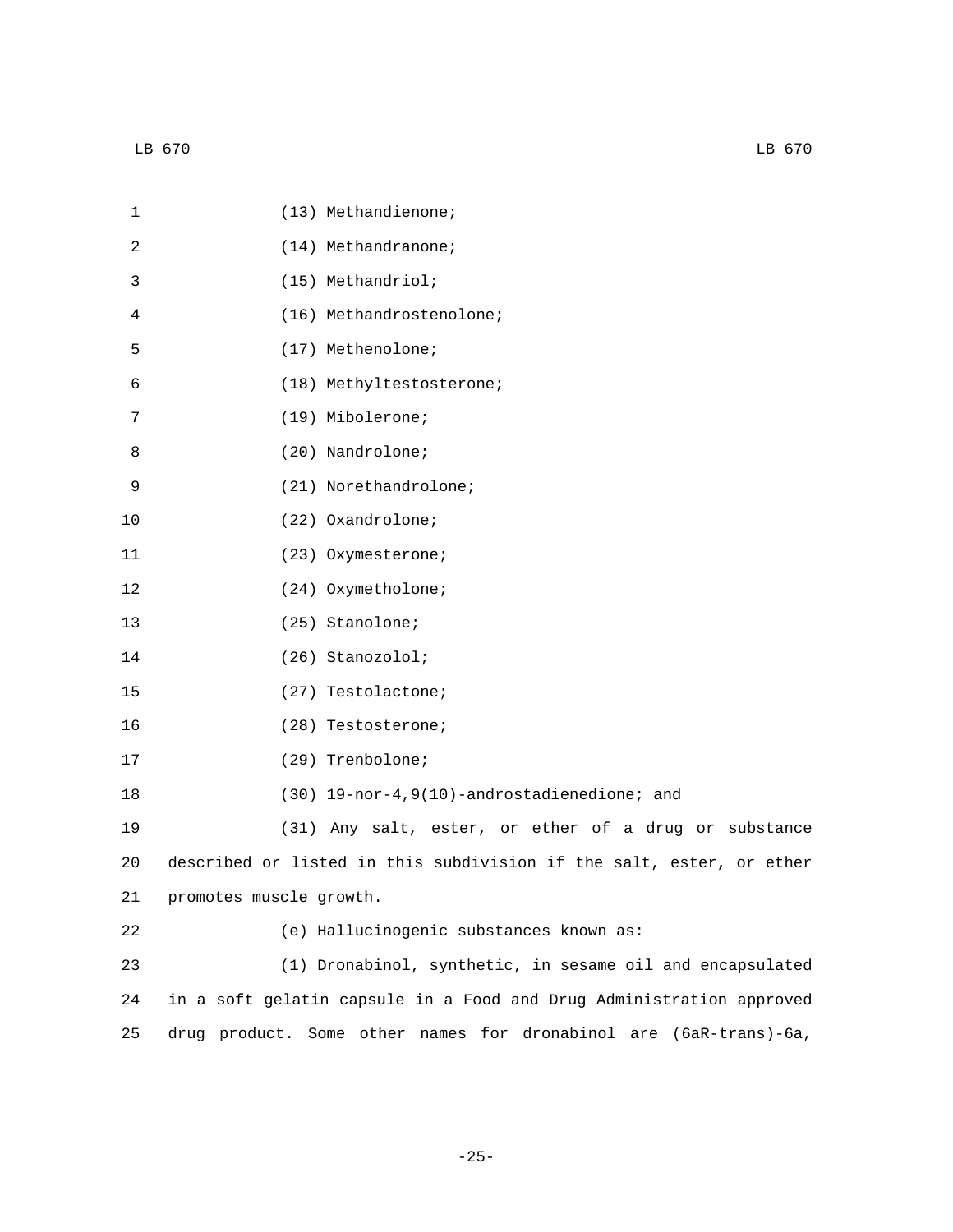1 7,8,10a-tetrahydro-6,6,9-trimethyl-3-pentyl-6H-dibenzo (b,d)pyran-1 ol or (-)-delta-9-(trans)-tetrahydrocannabinol.2 3 Schedule IV 4 (a) Any material, compound, mixture, or preparation which 5 contains any quantity of the following substances, including their 6 salts, isomers, and salts of isomers whenever the existence of such 7 salts, isomers, and salts of isomers is possible within the specific 8 chemical designation: (1) Barbital;9 10 (2) Chloral betaine; 11 (3) Chloral hydrate; 12 (4) Chlordiazepoxide, but not including librax 13 (chlordiazepoxide hydrochloride and clindinium bromide) or menrium 14 (chlordiazepoxide and water soluble esterified estrogens); (5) Clonazepam;15 16 (6) Clorazepate; 17 (7) Diazepam; 18 (8) Ethchlorvynol; 19 (9) Ethinamate; (10) Flurazepam;20 21 (11) Mebutamate; 22 (12) Meprobamate; (13) Methohexital;23 (14) Methylphenobarbital;24

(15) Oxazepam;25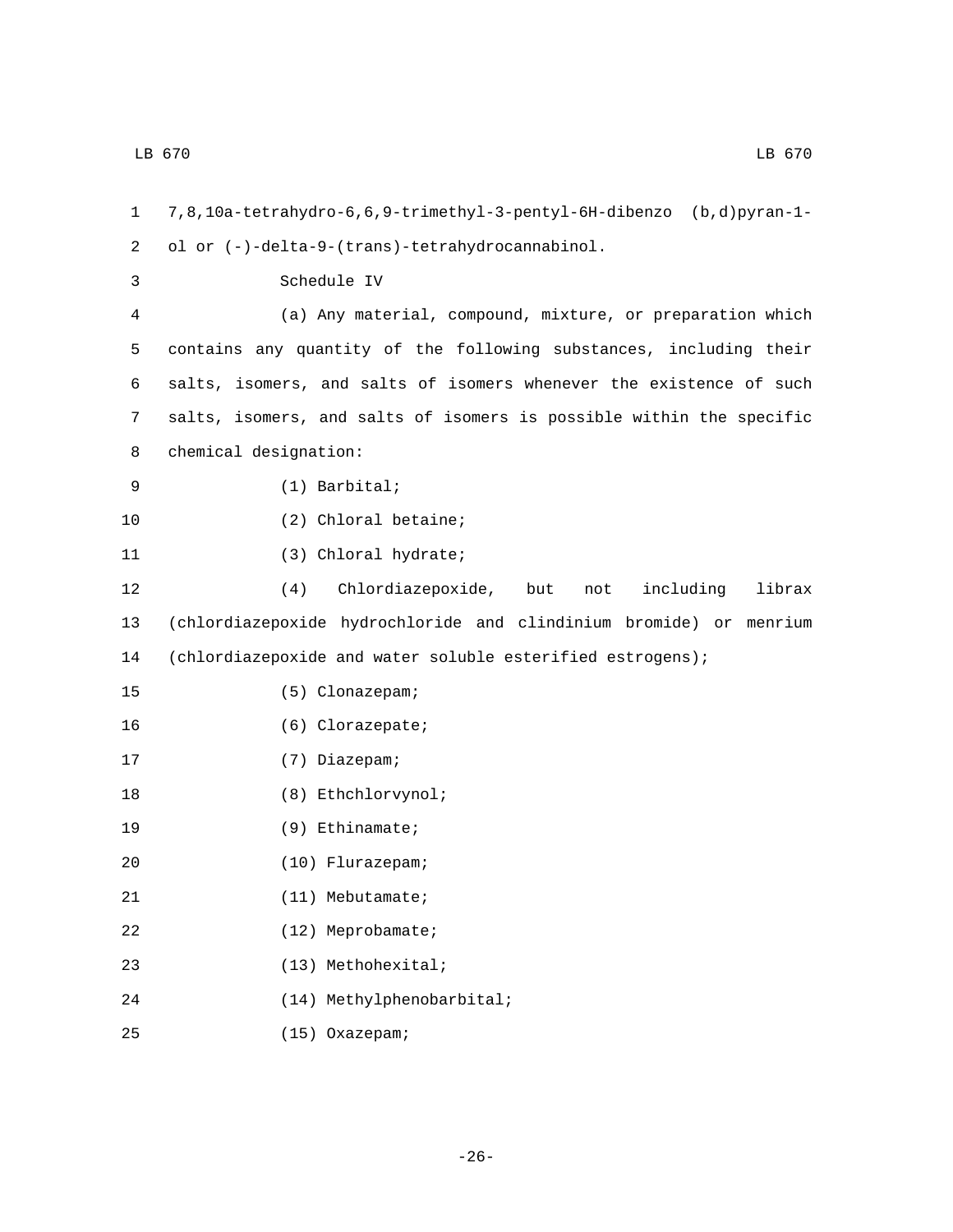| 1  | (16) Paraldehyde;       |
|----|-------------------------|
| 2  | (17) Petrichloral;      |
| 3  | $(18)$ Phenobarbital;   |
| 4  | (19) Prazepam;          |
| 5  | (20) Alprazolam;        |
| 6  | (21) Bromazepam;        |
| 7  | (22) Camazepam;         |
| 8  | (23) Clobazam;          |
| 9  | (24) Clotiazepam;       |
| 10 | (25) Cloxazolam;        |
| 11 | (26) Delorazepam;       |
| 12 | (27) Estazolam;         |
| 13 | (28) Ethyl loflazepate; |
| 14 | (29) Fludiazepam;       |
| 15 | (30) Flunitrazepam;     |
| 16 | (31) Halazepam;         |
| 17 | (32) Haloxazolam;       |
| 18 | (33) Ketazolam;         |
| 19 | (34) Loprazolam;        |
| 20 | (35) Lorazepam;         |
| 21 | (36) Lormetazepam;      |
| 22 | (37) Medazepam;         |
| 23 | (38) Nimetazepam;       |
| 24 | (39) Nitrazepam;        |
| 25 | (40) Nordiazepam;       |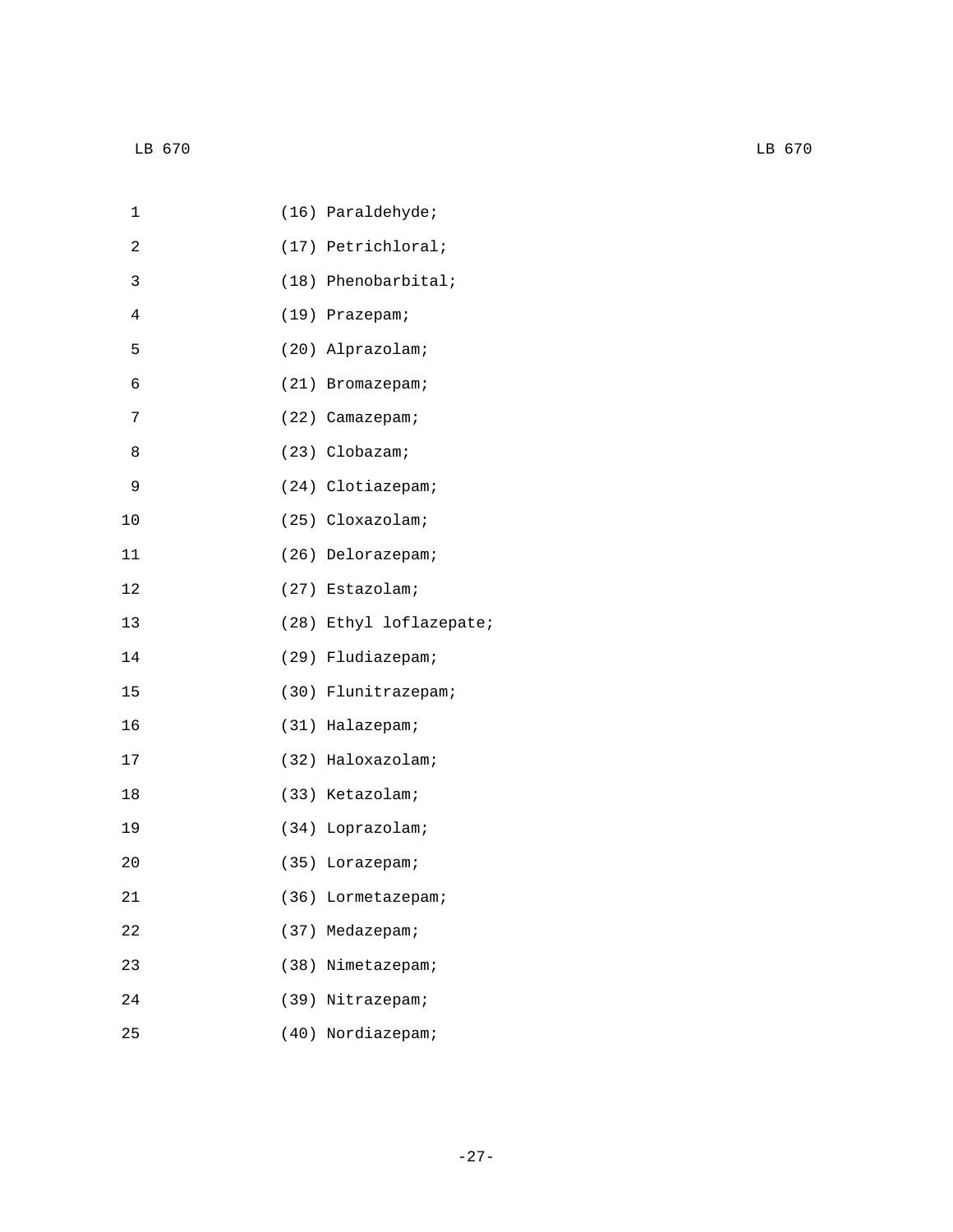| $\mathbf{1}$    | $(41)$ Oxazolam;                                                      |
|-----------------|-----------------------------------------------------------------------|
| 2               | (42) Pinazepam;                                                       |
| 3               | $(43)$ Temazepam;                                                     |
| 4               | $(44)$ Tetrazepam;                                                    |
| 5               | (45) Triazolam;                                                       |
| 6               | (46) Midazolam;                                                       |
| 7               | (47) Quazepam;                                                        |
| 8               | (48) Zolpidem;                                                        |
| 9               | (49) Dichloralphenazone; and                                          |
| 10              | (50) Zaleplon.                                                        |
| 11              | (b) Any material, compound, mixture, or preparation which             |
| 12              | contains any quantity of the following substance, including its       |
| 13 <sup>°</sup> | salts, isomers, whether optical, position, or geometric, and salts of |

14 such isomers, whenever the existence of such salts, isomers, and 15 salts of isomers is possible: Fenfluramine.

 (c) Unless specifically excepted or unless listed in another schedule, any material, compound, mixture, or preparation which contains any quantity of the following substances having a stimulant effect on the central nervous system, including their salts, isomers, whether optical, position, or geometric, and salts of such isomers whenever the existence of such salts, isomers, and salts of isomers is possible within the specific chemical designation:

- (1) Diethylpropion;23
- 24 (2) Phentermine;

25 (3) Pemoline, including organometallic complexes and

-28-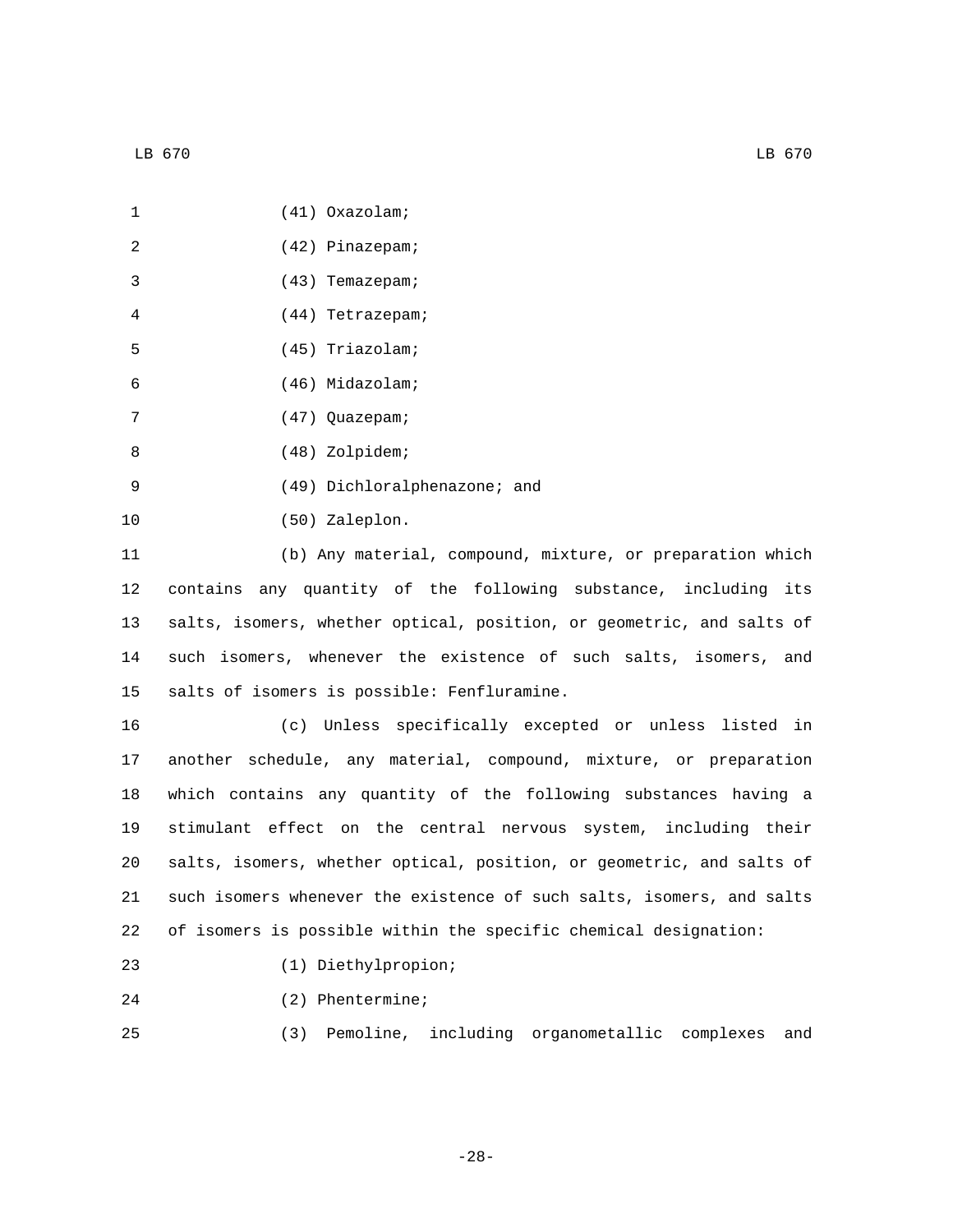| $\mathbf{1}$ | chelates thereof;                                       |
|--------------|---------------------------------------------------------|
| 2            | $(4)$ Mazindol;                                         |
| 3            | $(5)$ Pipradrol;                                        |
| 4            | $(6)$ SPA, $((-)-1-dimethylamino-1,2-diphenylethane)$ ; |
| 5            | Cathine. Another name for cathine is $((+)$ -<br>(7)    |
| 6            | norpseudoephedrine);                                    |
| 7            | $(8)$ Fencamfamin;                                      |
| 8            | (9) Fenproporex;                                        |
| 9            | $(10)$ Mefenorex;                                       |
| 10           | $(11)$ Modafinil; and                                   |
| 11           | (12) Sibutramine.                                       |
| 12           | (d) Unless specifically excepted or unless listed in    |

 another schedule, any material, compound, mixture, or preparation which contains any quantity of the following narcotic drugs, or their salts or isomers calculated as the free anhydrous base or alkaloid, 16 in limited quantities as set forth below:

17 (1) Propoxyphene in manufactured dosage forms; and 18 (2) Not more than one milligram of difenoxin and not less 19 than twenty-five micrograms of atropine sulfate per dosage unit.

 (e) Unless specifically excepted or unless listed in another schedule, any material, compound, mixture, or preparation which contains any quantity of the following substance, including its 23 salts: Pentazocine.

24 (f) Unless specifically excepted or unless listed in 25 another schedule, any material, compound, mixture, or preparation

-29-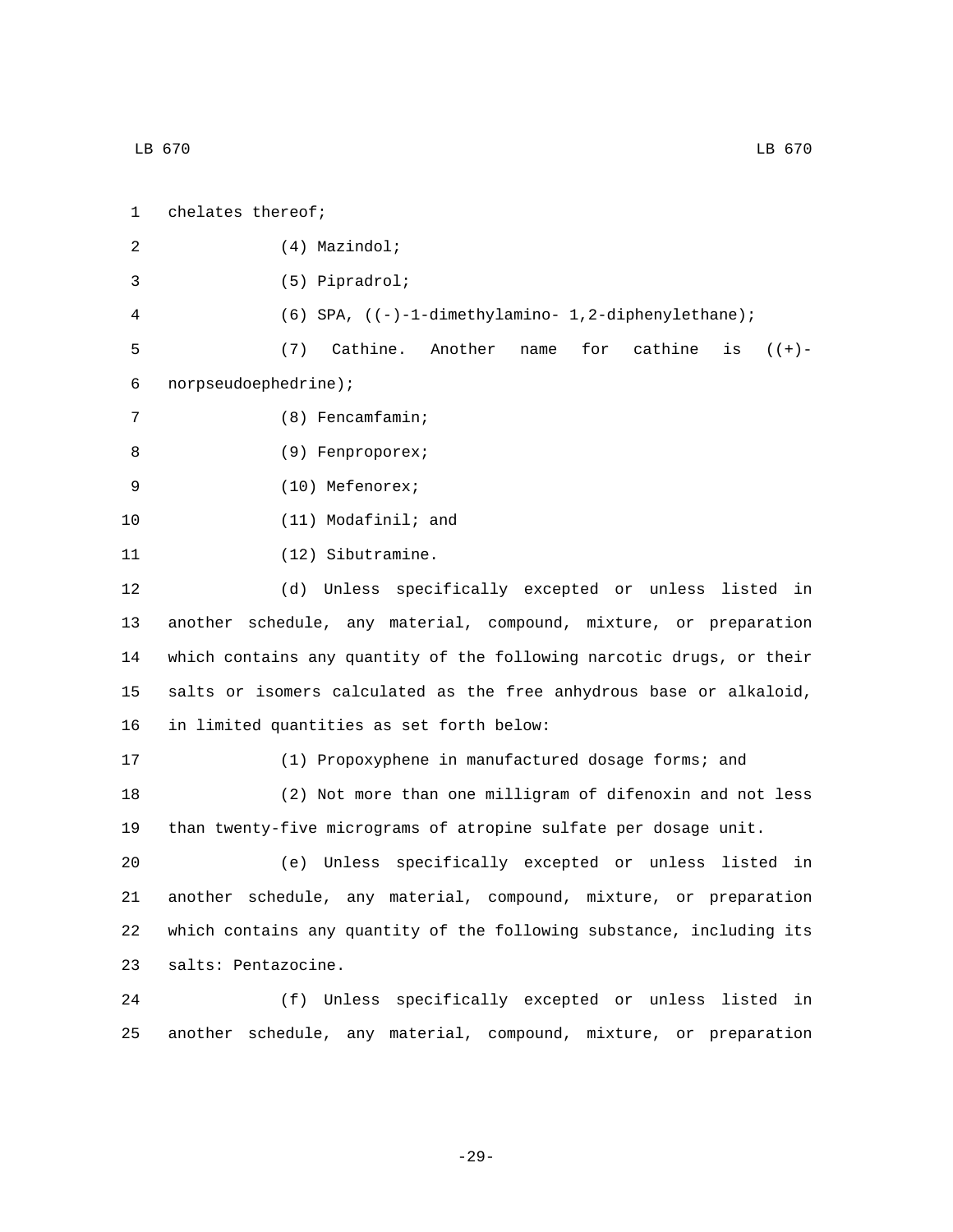which contains any quantity of the following substance, including its salts, isomers, and salts of such isomers: Butorphanol.

 (g) Unless specifically excepted or unless listed in another schedule, any material, compound, mixture, or preparation 5 which contains any quantity of the following substance, including its salts, isomers, and salts of such isomers: Carisoprodol.

 $\left(\frac{g}{1} \right)$  (h)(1) Unless specifically excepted or unless listed in another schedule, any material, compound, mixture, or preparation which contains any quantity of the following substance, including its salts, optical isomers, and salts of such optical 11 isomers: Ephedrine.

 (2) The following drug products containing ephedrine, its salts, optical isomers, and salts of such optical isomers, are 14 excepted from subdivision  $\frac{q+(1)}{h}(1)$  of Schedule IV if they (A) are stored behind a counter, in an area not accessible to customers, or in a locked case so that a customer needs assistance from an employee to access the drug product; (B) are sold by a person, eighteen years of age or older, in the course of his or her employment to a customer eighteen years of age or older with the following restrictions: No customer shall be allowed to purchase, receive, or otherwise acquire more than three and six-tenths grams of ephedrine base during a twenty-four-hour period; no customer shall purchase, receive, or otherwise acquire more than nine grams of ephedrine base during a thirty-day period; and the customer shall display a valid driver's or operator's license, a Nebraska state

-30-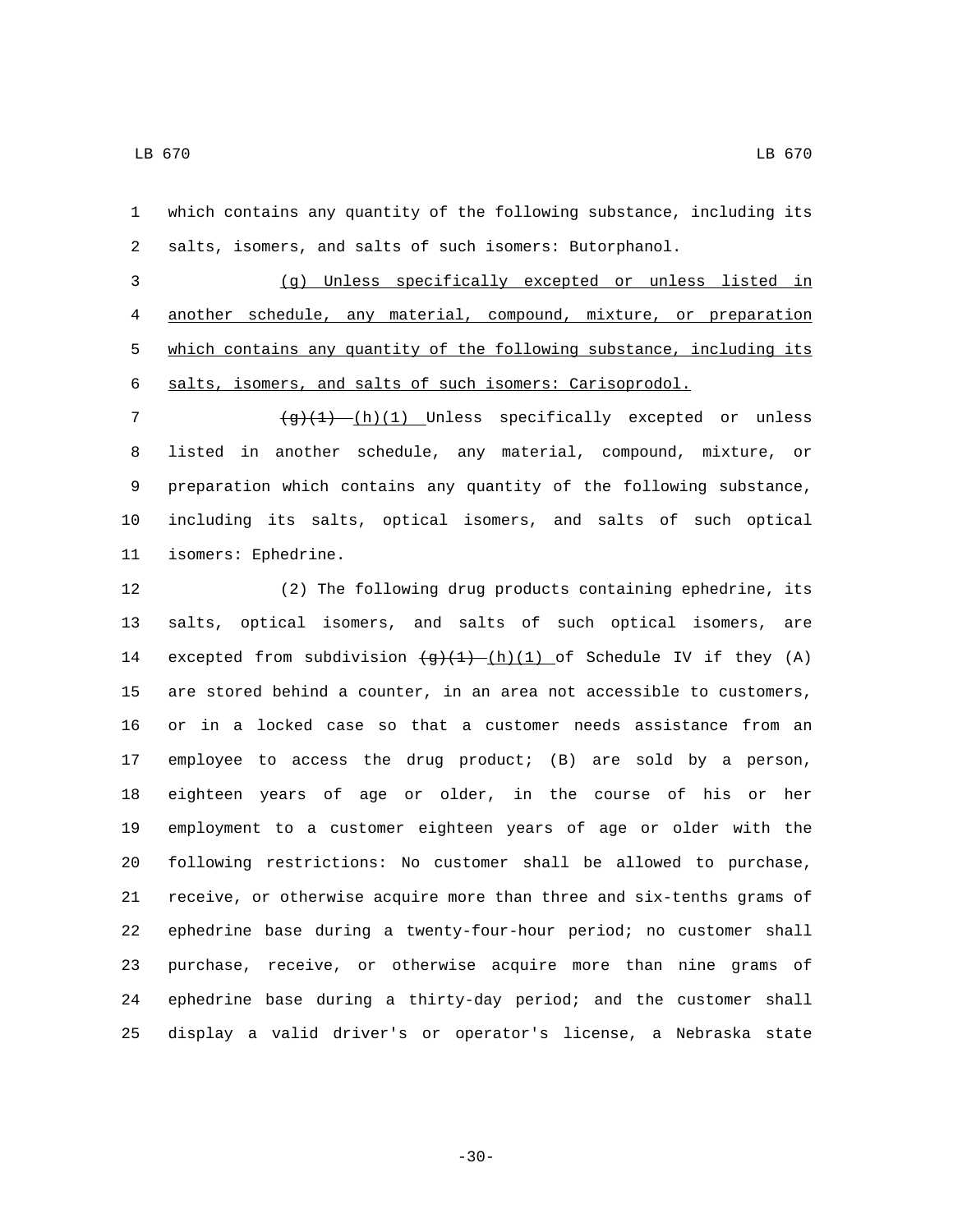| $\mathbf{1}$ | identification card, a military identification card, an alien         |
|--------------|-----------------------------------------------------------------------|
| 2            | registration card, or a passport as proof of identification; (C) are  |
| 3            | labeled and marketed in a manner consistent with the pertinent OTC    |
| 4            | Tentative Final or Final Monograph; (D) are manufactured and          |
| 5            | distributed for legitimate medicinal use in a manner that reduces or  |
| б            | eliminates the likelihood of abuse; and<br>( E )<br>are not marketed, |
| 7            | advertised, or represented in any manner for the indication of        |
| 8            | stimulation, mental alertness, euphoria, ecstasy, a buzz or high,     |
| 9            | heightened sexual performance, or increased muscle mass:              |
| 10           | (i) Primatene Tablets; and                                            |
| 11           | (ii) Bronkaid Dual Action Caplets $\frac{1}{x}$ and                   |
| 12           | (iii) Pazo Hemorrhoidal Ointment.                                     |
| 13           | Schedule V                                                            |
| 14           | (a) Any compound, mixture, or preparation containing any              |
| 15           | of the following limited quantities of narcotic drugs or<br>salts     |
| 16           | calculated as the free anhydrous base or alkaloid, which shall        |
| 17           | include one or more nonnarcotic active medicinal ingredients<br>in    |
| 18           | sufficient proportion to confer upon the compound, mixture, or        |
| 19           | preparation valuable medicinal qualities other than those possessed   |
| 20           | by the narcotic drug alone:                                           |
| 21           | (1) Not more than two hundred milligrams of codeine per               |
| 22           | one hundred milliliters or per one hundred grams;                     |
|              |                                                                       |
| 23           | (2)<br>than<br>hundred<br>milligrams<br>оf<br>Not<br>more<br>one      |
| 24           | dihydrocodeine per one hundred milliliters or per one hundred grams;  |

-31-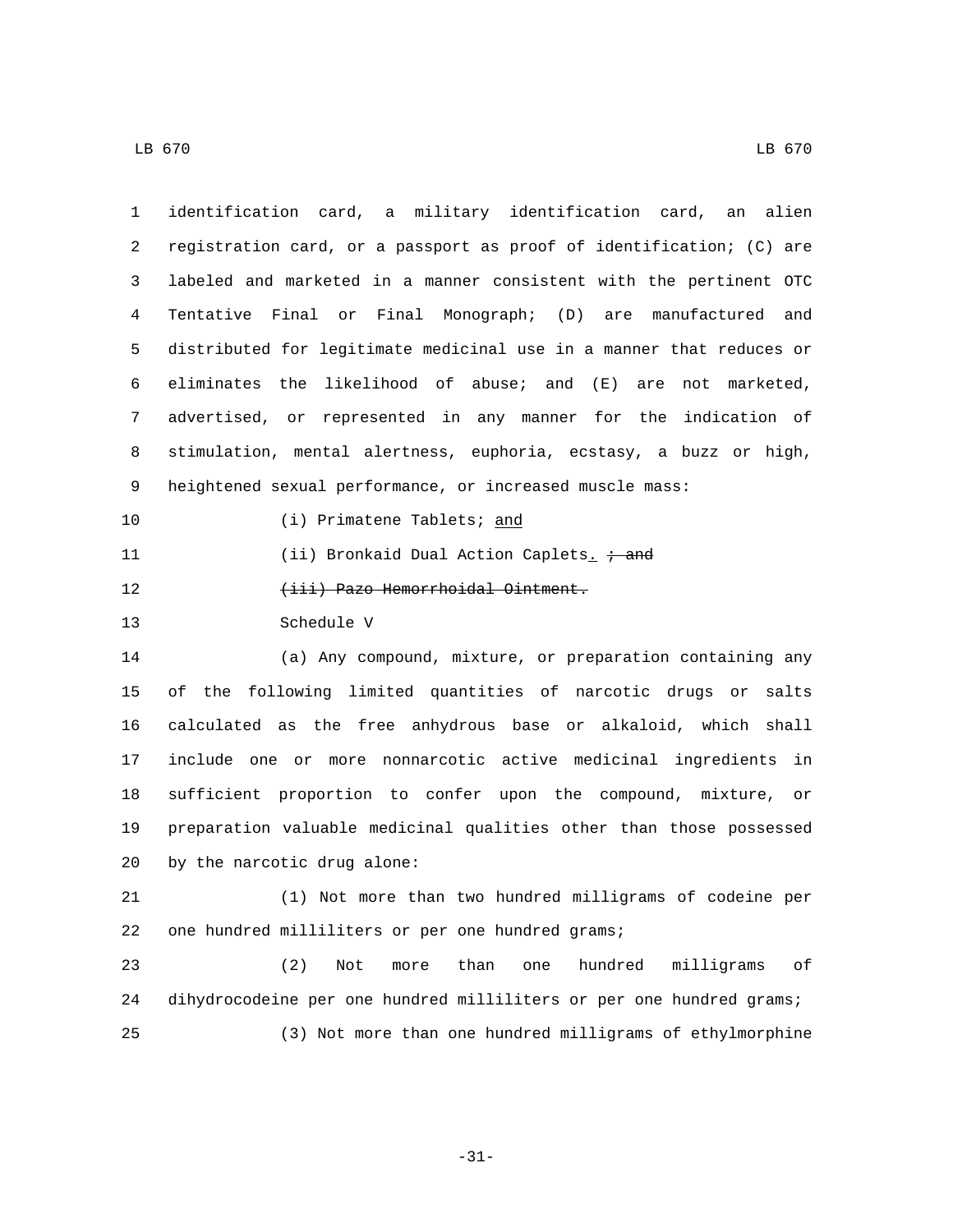25 acid).

 per one hundred milliliters or per one hundred grams; (4) Not more than two and five-tenths milligrams of diphenoxylate and not less than twenty-five micrograms of atropine 4 sulfate per dosage unit; (5) Not more than one hundred milligrams of opium per one hundred milliliters or per one hundred grams; and6 (6) Not more than five-tenths milligram of difenoxin and not less than twenty-five micrograms of atropine sulfate per dosage 9 unit. (b) Unless specifically exempted or excluded or unless listed in another schedule, any material, compound, mixture, or preparation which contains any quantity of the following substances having a stimulant effect on the central nervous system, including its salts, isomers, and salts of isomers: Pyrovalerone. (c) Unless specifically exempted or excluded or unless listed in another schedule, any material, compound, mixture, or 17 preparation which contains any quantity of the following substances having a depressant effect on the central nervous system, including 19 its salts, isomers, and salts of isomers: (1) Ezogabine (N-(2-amino-4-(4-fluorobenzylamino)- 21 phenyl)-carbamic acid ethyl ester); (2) Lacosamide ((R)-2-acetoamido-N-benzyl-3-methoxy-23 propionamide); and (3) Pregabalin ((S)-3-(aminomethyl)-5-methylhexanoic